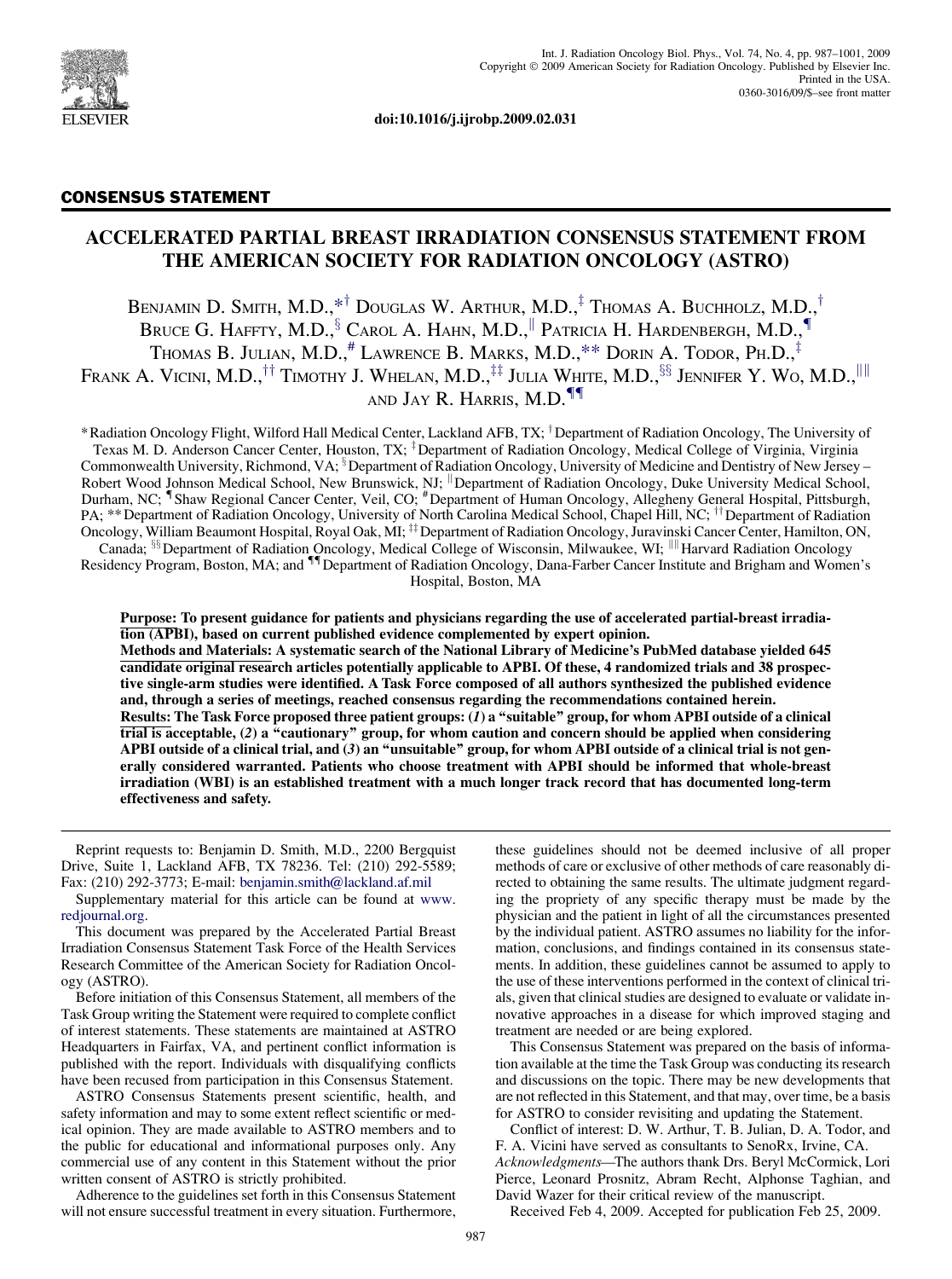Conclusion: Accelerated partial-breast irradiation is a new technology that may ultimately demonstrate long-term effectiveness and safety comparable to that of WBI for selected patients with early breast cancer. This consensus statement is intended to provide guidance regarding the use of APBI outside of a clinical trial and to serve as a framework to promote additional clinical investigations into the optimal role of APBI in the treatment of breast cancer. © 2009 American Society for Radiation Oncology

Accelerated partial-breast irradiation, Breast cancer, Consensus statement.

#### INTRODUCTION

For several decades, whole-breast irradiation (WBI) has been used to reduce the risk of ipsilateral breast tumor recurrence (IBTR) after breast-conserving surgery for early breast cancer. Multiple randomized clinical trials and meta-analyses have demonstrated the effectiveness and safety of WBI [\(1, 2\).](#page-11-0) The use of WBI after breast-conserving surgery has been shown to substantially reduce the risk of recurrence in the affected breast and increase the likelihood of long-term survival.

Over the past several years, there has been growing interest in the use of accelerated partial-breast irradiation (APBI) as an alternative to WBI. Accelerated partial-breast irradiation offers decreased overall treatment time and several theoretical advantages over WBI, including a decrease in the radiation dose delivered to uninvolved portions of the breast and adjacent organs. However, there are several theoretical disadvantages to APBI, principally the possibility that occult foci of cancer exist elsewhere in the breast and will not be treated. Given the interest in APBI, several multicenter, randomized clinical trials have been initiated to compare the effectiveness and safety of APBI and WBI.

The use of APBI outside the framework of a clinical trial has markedly increased, even as we await the results of randomized clinical trials comparing APBI with conventional WBI. For example, to date more than 32,000 women in the United States have been treated with the MammoSite (Cytyc, Marlborough, MA) breast brachytherapy catheter [\(3\).](#page-12-0) In past years, few data were available to define which patients could be safely treated with APBI and which patients should receive WBI. However, in light of increasing evidence that WBI improves long-term overall survival  $(1, 2)$ , it has become clear that conservative patient selection criteria for APBI should be followed until additional data indicate otherwise.

Given these issues, the American Society for Radiation Oncology (ASTRO) Health Services Research Committee convened a Task Force of experts in the field of breast cancer to develop a consensus statement regarding patient selection criteria and best practices for the use of APBI outside the context of a clinical trial. Recommendations were based on the results of a systematic literature review and were supplemented by the expert opinions of the Task Force members. This consensus statement is presented herein.

### METHODS AND MATERIALS

#### Process

The Health Services Research Committee, in accordance with established ASTRO policy, recruited a Task Force composed of recognized experts in the fields of breast cancer radiation oncology, breast cancer surgery, and radiation physics, in addition to representatives from radiation oncology private practice and residency. The Task Force was asked to provide guidance on the use of APBI for patients and physicians who may be considering this treatment option and to define which patients are suitable candidates for the offprotocol use of APBI before the availability of mature results from randomized clinical trials. The Task Force was also charged with providing guidelines for proper APBI dosimetry and for informed consent.

In June 2008, the ASTRO Board of Directors approved a proposal to develop a consensus statement regarding APBI and also authorized the membership of the Task Force. Subsequently, the Task Force participated in a series of conference calls and face-to-face meetings to compose the consensus statement. The members of the Task Force acknowledged at the outset the limitations in the scope of current knowledge and the lack of long-term data inherent in most APBI studies and further acknowledged that this consensus statement will require updating as additional information is obtained. The initial draft of the consensus statement was sent to external reviewers and posted on the ASTRO web site for public comment. The ASTRO Board of Directors integrated this feedback and approved the final document in January 2009.

#### Literature search

Whenever possible, this consensus statement relied on an evidence-based approach using a formal systematic literature review. One author (B.D.S.) searched for English-language citations in the National Library of Medicine's PubMed database through May 30, 2008 using the Medical Subject Heading term ''Breast Neoplasms/Radiotherapy,'' limiting results to articles whose major focus was this topic. Studies published only in abstract form were not eligible. Of 3,831 articles initially identified, a total of 645 original research articles contained any one of the following key words: accelerated, balloon, brachytherapy, catheter, implant, implantation, interstitial, intraoperative, limited, partial, MammoSite, or Savi. Of this sample, we identified four published randomized clinical trials and 38 prospective single-arm studies ([Table 1\)](#page-2-0) [\(4–76\).](#page-12-0)

Bibliographies of candidate studies were also reviewed to ensure that all eligible studies were included. A total of six clinical studies were purely retrospective in nature and were not included. All prospective clinical studies were reviewed by one author (B.D.S.) and abstracted for inclusion criteria, radiotherapy methods, clinical outcomes, and toxicity.

#### RESULTS

### Which patients may be considered for APBI outside of a clinical trial?

Consensus statement. All patients considered for APBI should be candidates for breast-conserving therapy (no prior radiotherapy, no history of certain collagen vascular diseases, and not pregnant) and should be committed to long-term follow-up to evaluate for recurrence, second primary cancers,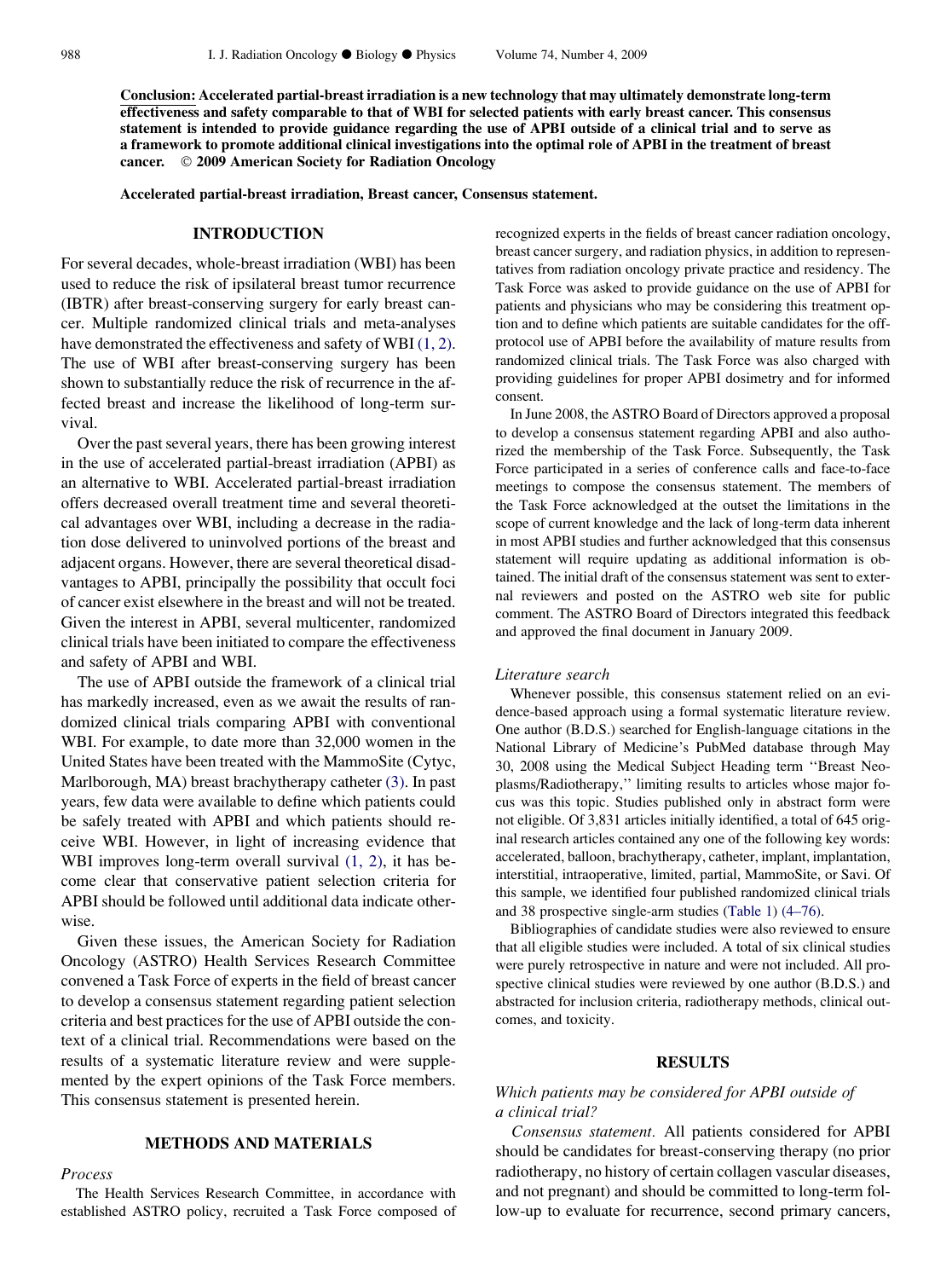|  |  | Table 1. Published prospective studies identified by a systematic literature review |  |  |  |  |  |  |
|--|--|-------------------------------------------------------------------------------------|--|--|--|--|--|--|
|--|--|-------------------------------------------------------------------------------------|--|--|--|--|--|--|

<span id="page-2-0"></span>

| Study                        | Full name                                                                                   | First author   | Year | Reference   |
|------------------------------|---------------------------------------------------------------------------------------------|----------------|------|-------------|
| Randomized clinical trials   |                                                                                             |                |      |             |
| Christie Hospital            | Christie Hospital, Manchester, UK                                                           | Ribeiro        | 1993 | 4           |
|                              |                                                                                             | Ribeiro        | 1990 | 5           |
| NIC Hungary                  | National Institute of Cancer, Hungary                                                       | Polgar         | 2007 | 6           |
|                              |                                                                                             | Lovey          | 2007 | 7           |
|                              |                                                                                             | Polgar         | 2002 | 8           |
| TARGIT                       | Targeted Intraoperative Radiation Therapy                                                   | Holmes         | 2007 | 9           |
| <b>YBCG</b>                  | Yorkshire Breast Cancer Group                                                               | Dodwell        | 2005 | 10          |
| Prospective single-arm       |                                                                                             |                |      |             |
| clinical trials              |                                                                                             |                |      |             |
| Australia                    |                                                                                             | <b>Stevens</b> | 2006 | 11          |
|                              | St. Vincent's Hospital, Sydney, Australia                                                   |                |      |             |
| <b>Beaumont 3D-CRT</b>       | William Beaumont Hospital 3-Dimensional Conformal<br>Radiotherapy                           | Vicini         | 2007 | 12          |
|                              |                                                                                             | Vicini         | 2003 | 13          |
|                              |                                                                                             | Baglan         | 2003 | 14          |
| <b>Beaumont Interstitial</b> | William Beaumont Hospital Interstitial Brachytherapy                                        | Vicini         | 2007 | 15          |
|                              |                                                                                             | Chen           | 2006 | 16          |
|                              |                                                                                             | Benitez        | 2004 | 17          |
|                              |                                                                                             | Vicini         | 2003 | 18          |
|                              |                                                                                             | Baglan         | 2001 | 19          |
|                              |                                                                                             | Vicini         | 1999 | 20          |
|                              |                                                                                             |                |      |             |
|                              |                                                                                             | Vicini         | 1997 | 21          |
| <b>Beaumont MammoSite</b>    | William Beaumont Hospital MammoSite Brachytherapy                                           | Chao           | 2007 | 22          |
| Colorado                     | Four institutions within the Denver-Boulder, CO area                                        | Leonard        | 1997 | 23          |
| Czech Republic               | Masaryk Memorial Cancer Institute, Czech Republic                                           | Slampa         | 2005 | 24          |
| <b>ELIOT</b>                 | Intraoperative Radiotherapy with Electrons, European<br>Institute of Oncology, Milan, Italy | Luini          | 2005 | 25          |
|                              |                                                                                             | Veronesi       | 2005 | 26          |
|                              |                                                                                             | Intra          | 2005 | 27          |
|                              |                                                                                             | Veronesi       | 2003 | 28          |
|                              |                                                                                             | Veronesi       | 2001 | 29          |
|                              |                                                                                             |                |      |             |
| European MammoSite           | Multicenter European MammoSite Study                                                        | Niehoff        | 2006 | 30          |
| Florence                     | Florence, Italy                                                                             | Livi           | 2005 | 31          |
| German-Austrian              | Erlangen, Leipzig, Linz, and Vienna Phase II Trial                                          | Ott            | 2007 | 32          |
|                              |                                                                                             | Ott            | 2004 | 33          |
| German-Hungarian             | Kiel and National Institute of Oncology, Hungary Phase II<br>Trial                          | Niehoff        | 2006 | 34          |
| Guy's Cesium                 | Guy's Hospital Cesium Study                                                                 | Fentiman       | 2004 | 35          |
| Guy's Iridium                | Guy's Hospital Iridium Study                                                                | Fentiman       | 1996 | 36          |
|                              |                                                                                             | Fentiman       | 1991 | 37          |
| Harvard 3D-CRT               | Dana-Farber/Harvard Cancer Center, three-dimensional                                        | Taghian        | 2006 | 38          |
|                              | conformal radiotherapy dose-escalation protocol 03-179                                      |                |      |             |
| Harvard Proton               | Dana-Farber/Harvard Cancer Center, three-dimensional                                        | Kozak          | 2006 | 39          |
|                              | conformal radiotherapy dose-escalation protocol 03-179                                      |                |      |             |
|                              |                                                                                             |                |      |             |
|                              |                                                                                             | Taghian        | 2006 | 40          |
| Hungarian Cobalt             | Uszoki Hospital, Budapest, Hungary                                                          | Poti           | 2004 | 41          |
| Hungarian Interstitial       | National Institute of Cancer, Hungary                                                       | Polgar         | 2004 | 42          |
|                              |                                                                                             | Polgar         | 2002 | 8           |
|                              |                                                                                             | Polgar         | 1999 | 43          |
| Kaiser                       | Kaiser Permanente Los Angeles Medical Center                                                | Tsai           | 2006 | 44          |
| Kansas                       | University of Kansas Medical Center                                                         | Krishnan       | 2001 | 45          |
| Loma Linda                   | Loma Linda Proton Therapy Study                                                             | Bush           | 2007 | 46          |
| MammoSite Prospective        | MammoSite Multicenter Prospective Study                                                     | Benitez        | 2007 | 47          |
|                              |                                                                                             | Benitez        | 2006 | 48          |
|                              |                                                                                             | Keisch         | 2003 | 49          |
| MammoSite Registry           | American Society of Breast Surgeons MammoSite Breast                                        | Vicini         | 2008 | 50          |
|                              | Brachytherapy Registry Trial                                                                |                |      |             |
|                              |                                                                                             | <b>Jeruss</b>  | 2006 | 51          |
|                              |                                                                                             | Vicini         | 2005 | 52          |
| <b>MCV</b>                   | Medical College of Virginia                                                                 | Wazer          | 2006 | 53          |
|                              |                                                                                             | Arthur         | 2003 | 54          |
| <b>MGH</b> Interstitial      | Massachusetts General Hospital Interstitial Brachytherapy<br>Protocol                       | Lawenda        | 2003 | 55          |
|                              |                                                                                             |                |      | (Continued) |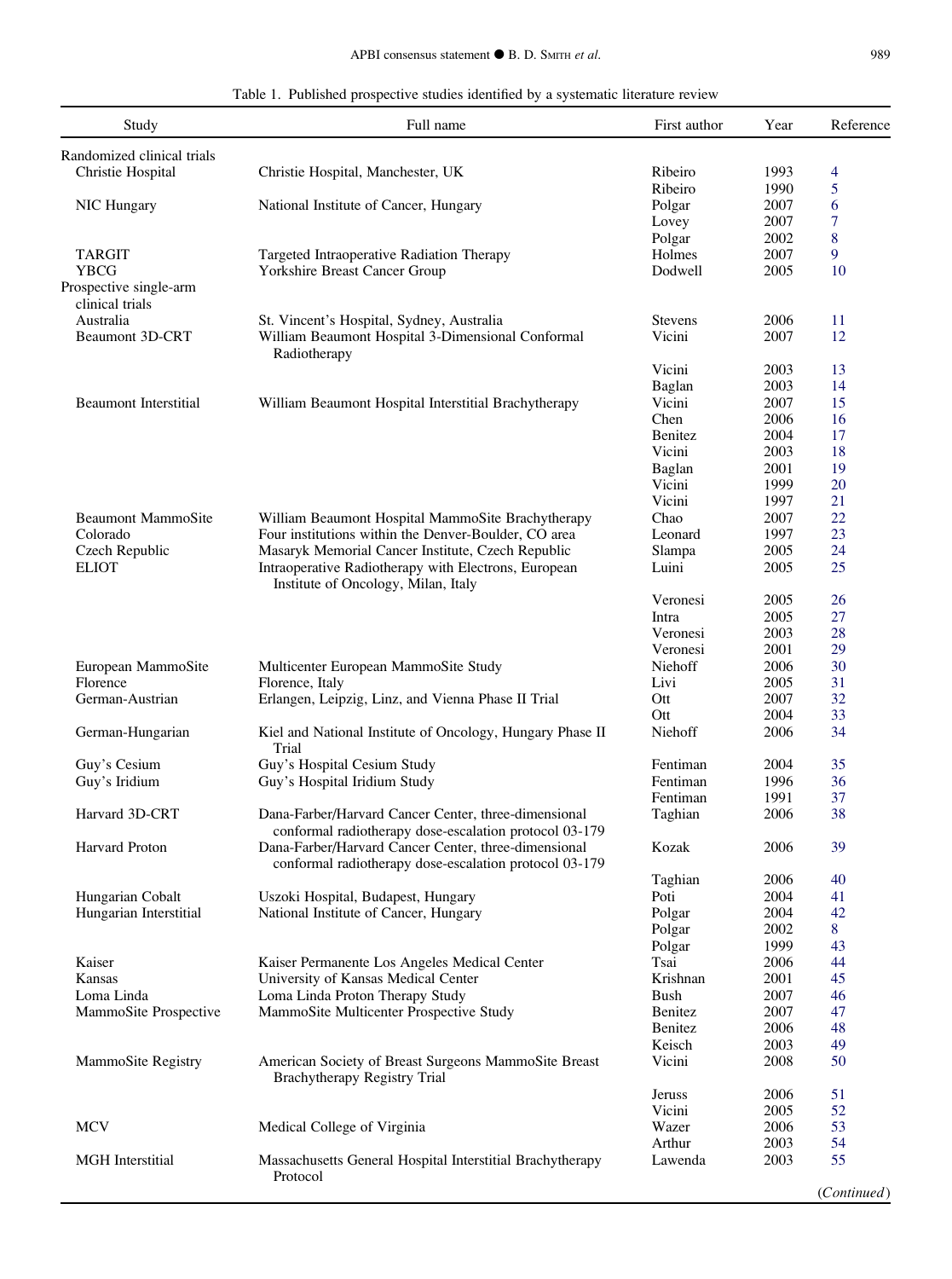| Study            | Full name                                                                              | First author | Year | Reference |
|------------------|----------------------------------------------------------------------------------------|--------------|------|-----------|
| <b>MSKCC</b>     | Memorial Sloan-Kettering Cancer Center Intraoperative<br>Study                         | Beal         | 2007 | 56        |
| <b>NYU</b>       | New York University Phase II Prone Partial Breast Trial                                | Formenti     | 2004 | 57        |
| <b>NYU Pilot</b> | New York University Pilot Prone Partial Breast Trial                                   | Formenti     | 2002 | 58        |
| Ochsner          | Ochsner Clinic, New Orleans, LA                                                        | King         | 2000 | 59        |
| Ontario          | London Health Sciences Center, London, Ontario, Canada                                 | Perera       | 2005 | 60        |
|                  |                                                                                        | Perera       | 2003 | 61        |
|                  |                                                                                        | Perera       | 1997 | 62        |
| Osaka            | Osaka Medical Center, Japan                                                            | <b>Nose</b>  | 2006 | 63        |
| RTOG 0319        | Radiation Therapy and Oncology Group 0319                                              | Vicini       | 2005 | 64        |
| <b>RTOG 9517</b> | Radiation Therapy and Oncology Group 9517                                              | Kuske        | 2006 | 65        |
|                  |                                                                                        | Arthur       | 2008 | 66        |
| Rush             | Rush University Medical Center, Montgomery Cancer<br>Center, and Lansche Breast Center | Dowlatshahi  | 2004 | 67        |
| Santa Chiara     | Santa Chiara Hospital, Trento, Italy                                                   | Mussari      | 2006 | 68        |
| St. Vincent's    | St. Vincent's Comprehensive Cancer Center, New York, NY                                | Richards     | 2004 | 69        |
| Tufts            | Tufts-New England Medical Center and Rhode Island<br>Hospital                          | Kaufman      | 2007 | 70        |
|                  |                                                                                        | Wazer        | 2006 | 53        |
|                  |                                                                                        | Evans        | 2006 | 71        |
|                  |                                                                                        | Shah         | 2004 | 72        |
|                  |                                                                                        | Wazer        | 2002 | 73        |
|                  |                                                                                        | Wazer        | 2001 | 74        |
| <b>UNC</b>       | University of North Carolina                                                           | Ollila       | 2007 | 75        |
| Wisconsin        | University of Wisconsin                                                                | Patel        | 2008 | 76        |

Table 1. Published prospective studies identified by a systematic literature review (Continued)

and treatment toxicity. [Table 2](#page-4-0) presents the Task Force's consensus for a ''suitable'' group, for whom treatment with APBI is considered acceptable outside of a clinical trial. [Table 3](#page-4-0) presents the Task Force's consensus for a ''cautionary'' group, for whom caution and concern in the use of APBI should be exercised at this point in time because of limited data. [Table 4](#page-4-0) presents the Task Force's consensus for an ''unsuitable'' group, for whom APBI is not generally considered warranted outside of a clinical trial. To help accurately determine pathologic selection criteria, consultation with a specialist in breast pathology should be considered. Although these tables provide guidance in selecting patients who may be appropriate for APBI outside the context of a clinical trial, the Task Force strongly endorsed enrollment of all eligible patients considering APBI onto the Radiation Therapy Oncology Group (RTOG) 0413/National Surgical Adjuvant Breast and Bowel Project (NSABP) B-39 randomized trial and encouraged enrollment of other patients considering APBI, particularly those not in the ''suitable'' group, into prospective clinical studies to address many of the unanswered questions in APBI.

Narrative. The primary purpose of selection criteria for APBI is to identify a subset of patients with a very low risk of clinically occult disease remote from the lumpectomy cavity. However, few data were identified from pathologic studies or prospective clinical studies of APBI to define this subgroup of breast cancer patients. As a result, the proposed clinical–pathologic selection criteria for the ''suitable'' group [\(Table 2\)](#page-4-0) were derived from the inclusion criteria and characteristics of patients enrolled in prospective single-arm studies of APBI that had a minimum of 4 years' follow-up and reported a low risk of IBTR ([Table 5\)](#page-6-0) [\(77\);](#page-14-0) these data were supplemented by the Task Force's general knowledge of risk factors for IBTR after WBI. (There may be other groups of patients for whom APBI will prove to be suitable, but the Task Force believed that there was insufficient evidence to identify them at this time.) The ''cautionary'' group included those patients for whom the Task Force expressed uncertainty regarding the appropriateness of APBI, although at least some patients in this group have been included in single-arm, prospective trials. The ''unsuitable'' group included those patients for whom there was very limited evidence from clinical trials to support the use of APBI. Furthermore, the Task Force strongly suggested that those patients who remain eligible for the ongoing RTOG 0413/NSABP B-39 randomized clinical trial (patients aged <50 years or any age with estrogen receptor [ER]-negative tumor or any age with pN1 tumor) should be strongly encouraged to participate in this important trial [\(78\)](#page-14-0).

Regarding patient characteristics, age  $\geq 60$  years was selected as the delimiting age for the ''suitable'' group, because the median age of patients treated in most single-arm, prospective APBI trials was  $\geq 60$  years, and studies have shown that older patients experienced a lower risk of IBTR than younger patients when treated with WBI [\(79, 80\)](#page-14-0) or Mammo-Site [\(22\).](#page-12-0) In addition, because data from the Early Breast Cancer Trialists' Collaborative Group suggested that WBI did not improve survival for women aged  $\geq 60$  years [\(1\),](#page-11-0) the Task Force felt comfortable accepting APBI as an alternative to WBI for this patient group. Women aged 50–59 years were included in the ''cautionary'' group because, although many prospective single-arm trials have attempted to include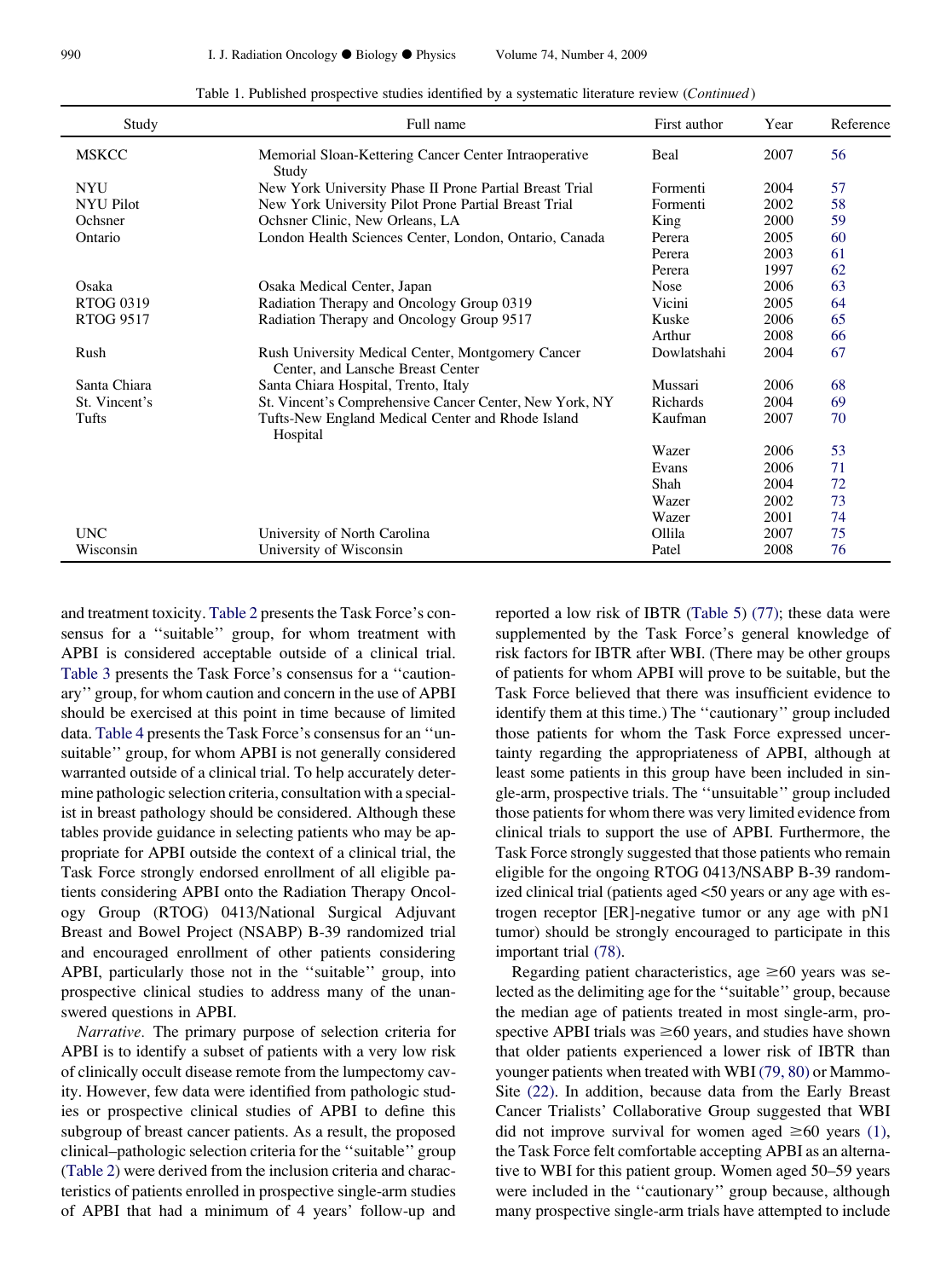<span id="page-4-0"></span>Table 2. Patients ''suitable'' for APBI if all criteria are present

| Factor                   | Criterion                                                         |
|--------------------------|-------------------------------------------------------------------|
| Patient factors          |                                                                   |
| Age                      | $\geq 60$ y                                                       |
| BRCA1/2 mutation         | Not present                                                       |
| Pathologic factors       |                                                                   |
| Tumor size               | $\leq 2$ cm*                                                      |
| T stage                  | T1                                                                |
| Margins                  | Negative by at least 2 mm                                         |
| Grade                    | Any                                                               |
| <b>LVSI</b>              | $\text{No}^{\dagger}$                                             |
| ER status                | Positive                                                          |
| Multicentricity          | Unicentric only                                                   |
| Multifocality            | Clinically unifocal with total size<br>$\leq 2.0$ cm <sup>‡</sup> |
| Histology                | Invasive ductal or other favorable<br>subtypes <sup>§</sup>       |
| Pure DCIS                | Not allowed                                                       |
| EIC                      | Not allowed                                                       |
| Associated LCIS          | Allowed                                                           |
| Nodal factors            |                                                                   |
| N stage                  | $pN0$ $(i^{\dagger}, i^{\dagger})$                                |
| Nodal surgery            | SN Bx or ALND <sup>II</sup>                                       |
| <b>Treatment factors</b> |                                                                   |
| Neoadjuvant therapy      | Not allowed                                                       |

Abbreviations: APBI = accelerated partial-breast irradiation;  $LVSI = lymph-vascular space invasion; ER = estrogen receptor;$  $DCIS =$  ductal carcinoma *in situ*;  $EIC =$  extensive intraductal component; LCIS = lobular carcinoma *in situ*; SN  $Bx$  = sentinel lymph node biopsy; ALND = axillary lymph node dissection.

Criteria are derived from data (when available) and conservative panel judgment.

\* The size of the invasive tumor component as defined by the

American Joint Committee on Cancer [\(81\).](#page-14-0)  $\dagger$  The finding of possible or equivocal LVSI should be disregarded.

Microscopic multifocality allowed, provided the lesion is clinically unifocal (a single discrete lesion by physical examination and ultrasonography/mammography) and the total lesion size (including foci of multifocality and intervening normal breast parenchyma) does not exceed 2 cm.

Favorable subtypes include mucinous, tubular, and colloid.

 $\parallel$  Pathologic staging is not required for DCIS.

such patients, relatively few patients of this age have actually enrolled in such trials. Therefore, the Task Force thought that the data were too limited to determine this age cohort's suitability. Few women aged <50 years have been treated with APBI in prospective single-arm studies, and thus, the Task Force strongly recommended against APBI outside of a clinical trial for this patient group at this time. It was noted that data from the University of Wisconsin prospective singlearm study indicated that the risk of IBTR may not be excessively high among appropriately selected women aged <50 years  $(76)$ ; however, there were only 70 patients aged  $\leq 50$ years in this study, and the median follow-up time was only 48.5 months. Therefore, the panel thought that confirmatory data were required before endorsing off-protocol APBI for this younger patient group. Finally, the Task Force recommended that carriers of deleterious BRCA1 or BRCA2 mutations, or individuals with a personal or family history

Table 3. ''Cautionary'' group: Any of these criteria should invoke caution and concern when considering APBI

| Factor             | Criterion                           |
|--------------------|-------------------------------------|
| Patient factors    |                                     |
| Age                | $50 - 59$ y                         |
| Pathologic factors |                                     |
| Tumor size         | $2.1 - 3.0$ cm <sup>*</sup>         |
| T stage            | T0 or T2                            |
| <b>Margins</b>     | Close $(<2$ mm)                     |
| <b>LVSI</b>        | Limited/focal                       |
| ER status          | Negative <sup>†</sup>               |
| Multifocality      | Clinically unifocal with total size |
|                    | $2.1 - 3.0$ cm <sup>‡</sup>         |
| Histology          | Invasive lobular                    |
| Pure DCIS          | $\leq$ 3 cm                         |
| EIC                | $≤3$ cm                             |

Abbreviations as in Table 2.

\* The size of the invasive tumor component as defined by the

Patients with ER-negative tumors are strongly encouraged to enroll in the National Surgical Adjuvant Breast and Bowel Project B-39/Radiation Therapy and Oncology Group 04-13 clinical trial [\(78\).](#page-14-0)

 $\frac{1}{2}$  Microscopic multifocality allowed, provided the lesion is clinically unifocal (a single discrete lesion by physical examination and ultrasonography/mammography) and the total lesion size (including foci of multifocality and intervening normal breast parenchyma) falls between 2.1 and 3.0 cm.

consistent with the presence of a mutation, should not receive APBI outside of a clinical trial because of the absence of literature supporting the use of APBI in this setting.

Regarding pathologic characteristics, the Task Force recommended measuring the maximum size of the invasive

Table 4. Patients ''unsuitable'' for APBI outside of a clinical trial if any of these criteria are present

| Factor                   | Criterion                                |
|--------------------------|------------------------------------------|
| Patient factors          |                                          |
| Age                      | $<$ 50 y                                 |
| <i>BRCA1/2</i> mutation  | Present                                  |
| Pathologic factors       |                                          |
| Tumor size*              | $>3$ cm                                  |
| T stage                  | T3-4                                     |
| <b>Margins</b>           | Positive                                 |
| <b>LVSI</b>              | Extensive                                |
| Multicentricity          | Present                                  |
| Multifocality            | If microscopically multifocal $>3$ cm in |
|                          | total size or if clinically multifocal   |
| Pure DCIS                | If $>3$ cm in size                       |
| EIC                      | If $>3$ cm in size                       |
| Nodal factors            |                                          |
| N stage                  | pN1, pN2, pN3                            |
| Nodal surgery            | None performed                           |
| <b>Treatment factors</b> |                                          |
| Neoadjuvant therapy      | If used                                  |

Abbreviations as in Table 2.

If any of these factors are present, the Task Force recommends against the use of APBI outside of a prospective clinical trial.

\* The size of the invasive tumor component as defined by the American Joint Committee on Cancer [\(81\).](#page-14-0)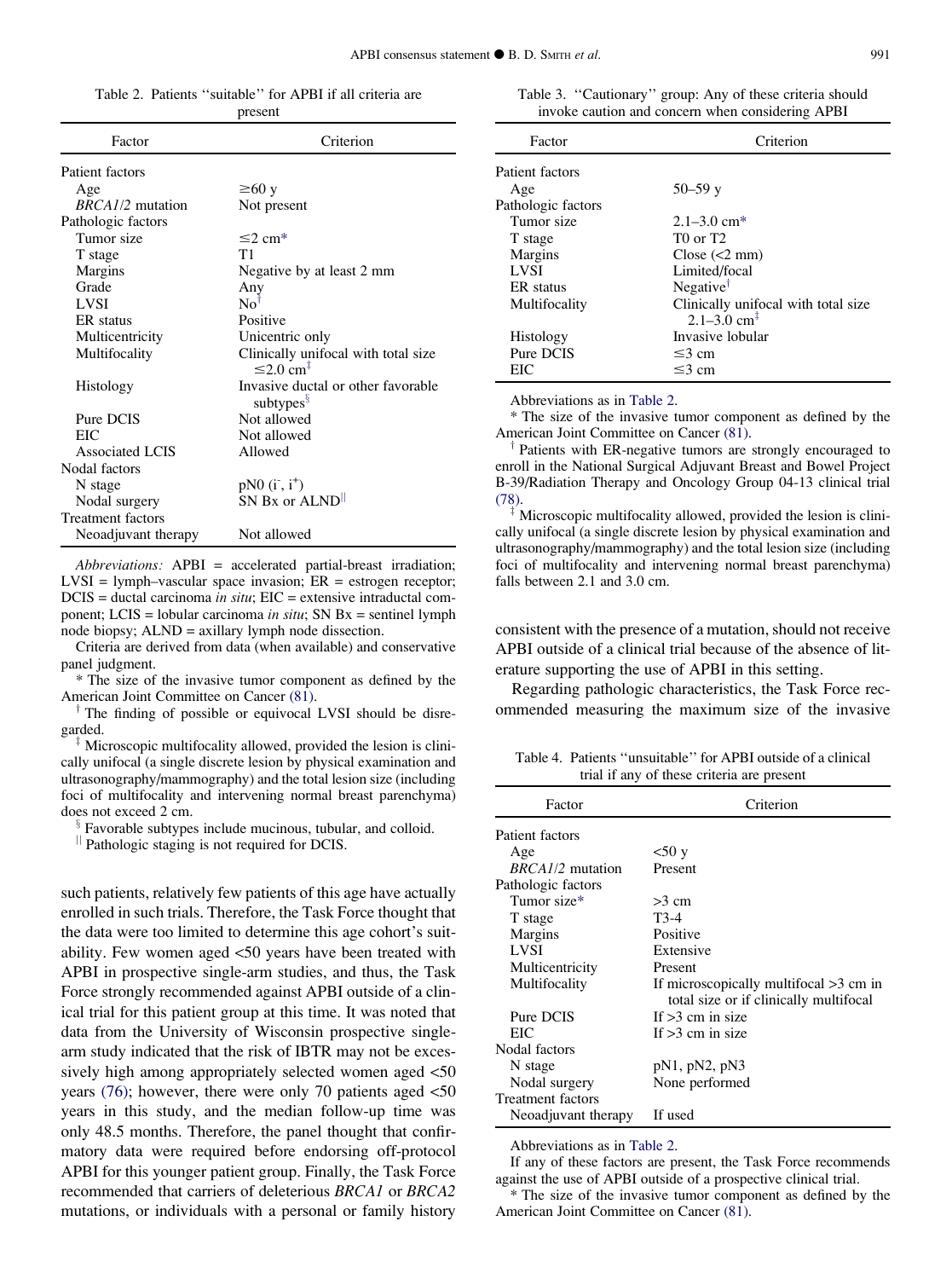tumor in accordance with the definition used by the American Joint Committee on Cancer (AJCC) staging manual [\(81\)](#page-14-0). On the basis of the characteristics of patients treated with APBI in prospective studies ([Table 3\)](#page-4-0), and using the AJCC definition, we selected a maximum tumor size of 2 cm for the ''suitable" group, 2.1–3 cm for the "cautionary" group, and  $\geq 3.1$ cm for the ''unsuitable'' group. We also recommended patients with clinical and pathologic Stage T1 tumors for the ''suitable'' group, whereas patients with Stage T0 (ductal carcinoma in situ [DCIS]) or T2 tumors were recommended for the ''cautionary'' group. Patients with T3 or T4 tumors should not receive APBI. Patients with pure DCIS were placed in the ''cautionary'' group because of a lack of current data: 7 of the 10 prospective single-arm APBI trials with follow-up  $\geq$ 4 years and a low risk of IBTR excluded such patients. Thus, the Task Force recommended that only patients with small  $(\leq 3$  cm) DCIS tumors be included in the ''cautionary'' group and that patients with more extensive DCIS be placed in the ''unsuitable'' group. Along with small, pure DCIS tumors, we included small invasive tumors with an extensive intraductal component (EIC) in the ''cautionary'' group because these types of lesions are similar. Supporting this approach, the MammoSite registry study showed a potential association between EIC and a higher risk of IBTR [\(50\).](#page-13-0) We therefore included patients having EIC not exceeding 3 cm (including the invasive and in situ components) in the ''cautionary'' group and placed patients having EIC  $>3$  cm in the "unsuitable" group.

Regarding other pathologic features, the Task Force recommended that patients with invasive lobular histology be included in the ''cautionary'' group because the Christie Hospital randomized clinical trial showed that lobular histology was associated with a higher risk of IBTR than was ductal histology among patients treated with APBI [\(4, 5\)](#page-12-0) and because 6 of the 10 prospective single-arm trials having  $\geq$ 4 years' follow-up and low recurrence rates excluded patients with lobular histology altogether [\(Table 3](#page-4-0)). There were limited data with which to define whether patients with close but negative margins could safely be treated with APBI. (Margin distance should be measured from the inked surgical margin to the closest invasive or associated in situ tumor.) As a conservative measure, the Task Force included in the ''suitable'' group only those patients with negative surgical margins of at least 2 mm. Patients with ''close'' but negative margins (<2 mm) were included in the ''cautionary'' group, and patients with positive margins were included in the ''unsuitable'' group.

The presence of lymph–vascular space invasion (LVSI) seems to be a marker for a higher burden of residual disease within the breast after breast-conserving surgery, although there were no data to define the importance of LVSI in patients treated with APBI. Given this uncertainty, the Task Force recommended inclusion of patients without LVSI in the ''suitable'' group, patients with focal or limited LVSI in the ''cautionary'' group, and patients with extensive LVSI in the ''unsuitable'' group. Questionable or suspicious LVSI should be disregarded.

Because the vast majority of tumors treated to date with APBI have been ER positive, and because patients with ER-negative tumors remain eligible for the RTOG 0413/ NSABP B-39 randomized clinical trial, the Task Force recommended inclusion of only those patients with ER-positive tumors in the ''suitable'' group and inclusion of patients with ER-negative tumors in the ''cautionary'' group, with the caveat that patients with ER-negative tumors should be strongly encouraged to participate in the RTOG 0413/NSABP B-39 trial.

Patients with multicentric tumors (defined as the presence of separate foci of cancer in different quadrants) should not receive APBI because the extent of disease cannot be encompassed using partial-breast irradiation techniques. Therefore, only patients with unicentric tumors were included in the ''suitable'' group, and patients with multicentric tumors were included in the ''unsuitable'' group. Patients with multifocal tumors (defined as separate foci of cancer within the same quadrant or vicinity) may potentially receive APBI if the entire extent of disease can be encompassed using partial-breast irradiation techniques; however, there were no published data regarding outcomes in this cohort. The Task Force therefore suggested that patients with clinically unifocal (only one discrete cancer identified by physical examination and ultrasonography/mammography) but pathologically multifocal tumors with a total tumor size (including foci of multifocality and intervening normal breast parenchyma) no greater than 2 cm be included in the ''suitable'' group, whereas patients with a total tumor size between 2.1 and 3.0 cm be included in the ''cautionary'' group. Patients with clinically detected multifocality or microscopic multifocality of >3 cm were included in the ''unsuitable'' group. Finally, the Task Force thought that tumor grade and associated lobular carcinoma in situ should be disregarded as selection criteria because most prospective single-arm trials have not considered these factors as eligibility criteria.

The majority of patients who have been treated on prospective single-arm APBI trials had pathologically node-negative disease. In addition, 2 of 3 patients with pN1 tumors treated on the Tufts APBI single-arm trial developed an IBTR, providing anecdotal evidence that patients with pN1 disease may experience a higher risk of IBTR than patients with pN0 disease after APBI [\(53, 70–74\).](#page-13-0) Furthermore, patients in the Christie Hospital [\(4, 5\)](#page-12-0) and Yorkshire Breast Cancer Group (YBCG) [\(10\)](#page-12-0) randomized clinical trials did not undergo complete pathologic lymph node assessment, and these studies reported a higher risk of IBTR [\(4, 5\)](#page-12-0) and locoregional recurrence [\(10\)](#page-12-0) among patients treated with APBI than among patients treated with WBI. Therefore, the Task Force recommended that the ''suitable'' group include only those patients who have undergone either sentinel lymph node biopsy or Level I to II axillary lymph node dissection to document pathologic nodal status. Patients with foci of isolated tumor cells (<0.2 mm) should be considered node negative in accordance with the AJCC definition [\(81\)](#page-14-0). Patients who do not undergo surgical nodal assessment or who have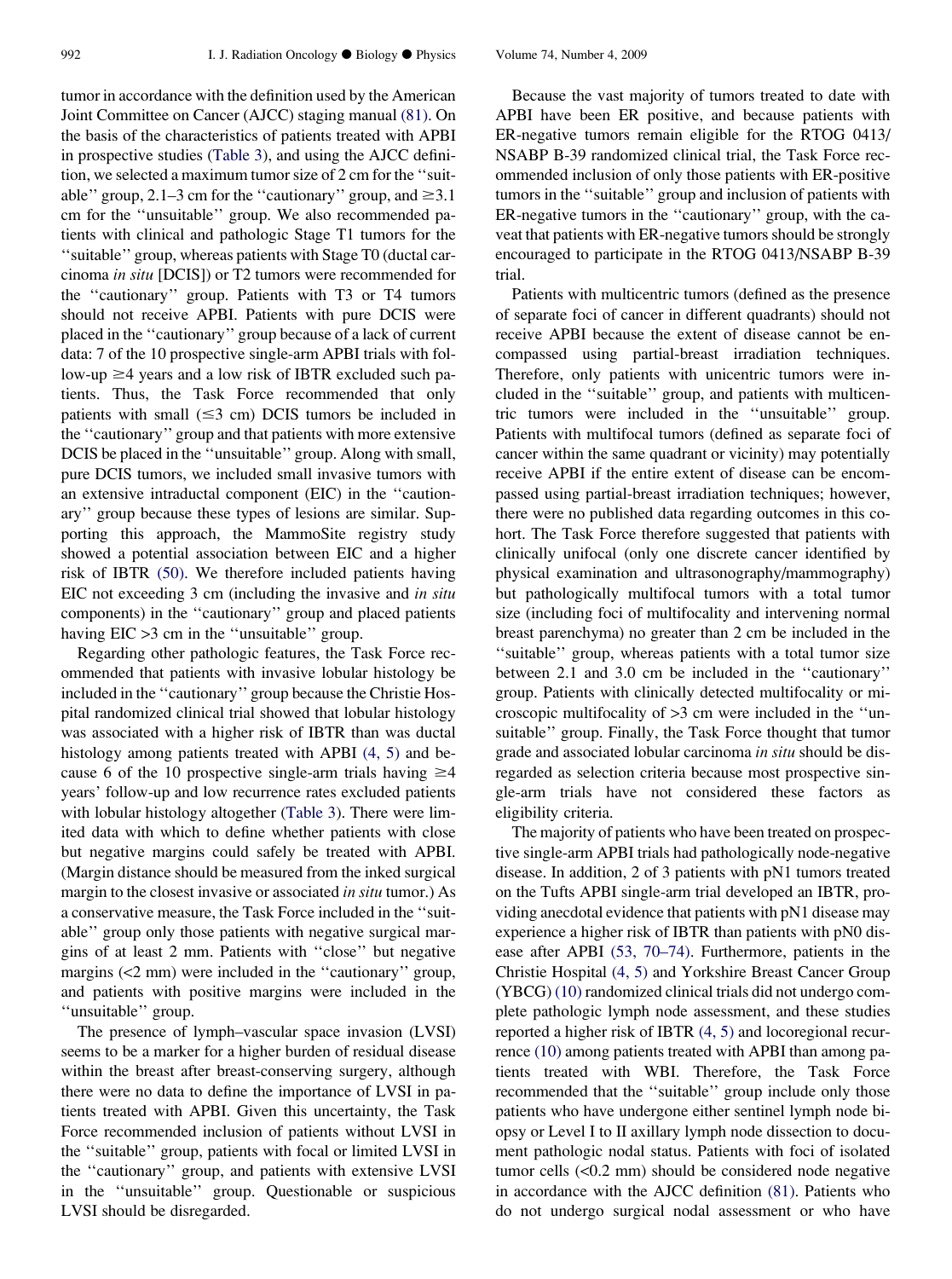Table 5. Inclusion criteria for prospective studies

<span id="page-6-0"></span>

| Study                                | Age $(y)$ | Tumor size (cm) | T stage      |                    |        |         |                |                | Margin Grade ER Multicentric Multifocal Invasive lobular Pure DCIS EIC LCIS* |                |                      |                      | N stage     |                | LVSI IBTR $(\%)$ | Time $(y)$      |
|--------------------------------------|-----------|-----------------|--------------|--------------------|--------|---------|----------------|----------------|------------------------------------------------------------------------------|----------------|----------------------|----------------------|-------------|----------------|------------------|-----------------|
| Guy's Iridium                        | <70       | $0 - 4$         |              |                    |        |         | No             |                | Yes                                                                          | No             |                      |                      |             |                | 37               | 6               |
| Hungarian Cobalt                     | $\cdot$   | $0 - 5$         | $pT1-2$      |                    |        |         | N <sub>o</sub> | No             | Yes                                                                          | Yes            |                      |                      |             |                | 24               | 12              |
| Christie Hospital                    | <70       | $0 - 4$         | $cT1-2$      |                    |        |         | No             | $\mathbf{r}$   | $\ddot{\phantom{0}}$                                                         | No             |                      |                      | cN0         |                | 19.6             | 7               |
| Guy's Cesium                         | $>40$     | $0 - 4$         |              |                    |        |         | N <sub>o</sub> | N <sub>o</sub> | Yes                                                                          | N <sub>o</sub> |                      |                      |             |                | 18               | 8.3             |
| Ontario                              |           |                 | $cT1-2$      | Neg                |        |         |                |                | No                                                                           | No             | Yes                  |                      | cN0         |                | 18               | 8               |
| <b>YBCG</b>                          |           | $0 - 5$         | pT1/2        | Neg                |        |         |                |                | $\ddot{\phantom{0}}$                                                         | No             |                      |                      | $pN0-1$     |                | 12               | 8               |
| Hungarian Interstitial <sup>†</sup>  |           | $0 - 2$         | pT1          | Neg                | 1 or 2 |         | N <sub>0</sub> | No             | N <sub>o</sub>                                                               | N <sub>o</sub> | No                   | $\ddot{\phantom{a}}$ | $pN0-1$ mic |                | 9                | 7               |
| Tufts <sup>t</sup>                   | $\cdot$   | $0 - 5$         | $pT1-2$      | $\geq$ 1 mm        |        |         | N <sub>o</sub> | No             | N <sub>o</sub>                                                               | N <sub>0</sub> | Yes                  | No                   | $pN0-1$     |                | 9                | $7\phantom{.0}$ |
| Osaka <sup>†</sup>                   | $>20$     | $0 - 2.9$       |              |                    |        |         |                |                | Yes                                                                          | Yes            |                      |                      | cN0         |                | 5                | 4.3             |
| Czech Republic                       | $\geq 40$ | $0 - 3$         | $cT1-2$      | Neg                |        |         |                |                | N <sub>o</sub>                                                               | N <sub>o</sub> |                      |                      | $pN0-1$     |                | 5                | 0.9             |
| NIC Hungary <sup>†</sup>             | $\geq 40$ | $0 - 2$         | pT1          | Neg                | 1 or 2 |         |                | No             | N <sub>o</sub>                                                               | No             | No                   | $\ddot{\phantom{a}}$ | pN0-1mic    |                | 4.7              | 5               |
| RTOG 9517                            | $\cdot$   | $0 - 3$         | $pT1-2$      | Neg                |        |         | No             | No             | No                                                                           | No             | No                   | $\mathbf{r}$         | $pN0-1$     |                | 4                | 5               |
| Beaumont Interstitial <sup>†,‡</sup> | $>40$     | $0 - 2.9$       |              | $\geq$ 2 mm.       |        |         |                |                | N <sub>o</sub>                                                               | N <sub>o</sub> | N <sub>o</sub>       | N <sub>o</sub>       | pN0         |                | 3.8              | 10              |
| Wisconsin                            | $\geq 18$ | $0 - 3$         | $pT0-2$      | $\geq$ 2 mm.       |        |         | N <sub>o</sub> | Yes            | Yes                                                                          | Yes            | $\ddot{\phantom{a}}$ | $\mathbf{r}$         | $pN0-1$     |                | 3                | 4.0             |
| Beaumont MammoSite                   | $>40$     | $0 - 3.0$       | cTis-T2      | Neg                |        |         |                |                | Yes                                                                          | Yes            |                      |                      | $pN0-1$     |                | 2.90             | 3               |
| Ochsner <sup>1</sup>                 |           | $0 - 4$         | $cTis-T2$    | Neg                |        |         | No             |                | $\sim$                                                                       | Yes            |                      |                      | $pN0-1$     |                | $\overline{2}$   | 6.3             |
| MammoSite Registry                   | $>45$     | $0 - 2$         |              | Neg                |        |         |                |                | No                                                                           | No             | Yes                  |                      | pN0         |                | 1.04             | $\overline{2}$  |
| <b>ELIOT</b>                         | $>48$     | $0 - 2.5$       |              |                    |        |         | No             | No             | Yes                                                                          |                |                      |                      |             |                | 1                | 2               |
| German-Austrian                      | $\geq 35$ | $0 - 3$         | $\mathbf{r}$ | $\geq$ 2 mm 1 or 2 |        | $+$     | N <sub>o</sub> |                | Yes                                                                          | N <sub>o</sub> | N <sub>0</sub>       |                      | $pN0-1$ mic | N <sub>0</sub> | 0.4              | 3               |
| MammoSite Prospective <sup>†</sup>   | $\geq 45$ | $0 - 2$         |              | Neg                |        |         | N <sub>o</sub> | No             | No                                                                           | N <sub>0</sub> | N <sub>0</sub>       |                      | pN0         |                | $\Omega$         | 5.5             |
| Santa Chiara <sup>†</sup>            | $>45$     | $0 - 2$         | cT1          | Neg                | 1 or 2 | $+$     | N <sub>0</sub> | N <sub>0</sub> | Yes                                                                          | No             | No                   |                      | cN0         |                | $\Omega$         | $\overline{4}$  |
| Kansas                               | $\geq 60$ | $0 - 2$         | pT1          | Neg                | 1 or 2 | $\cdot$ |                |                | Yes                                                                          | No             | N <sub>o</sub>       | $\overline{a}$       | pN0         |                | $\mathbf{0}$     | 3.9             |
| <b>MCV</b>                           | $\cdot$   | $0 - 4$         |              | Neg                |        |         | No             | No             |                                                                              | No             | N <sub>o</sub>       | $\cdot$              | pN0         |                | $\theta$         | 3.5             |
| <b>NYU Pilot</b>                     | Post      | $0 - 2$         | pT1          | $\geq$ 2 mm.       |        | $^{+}$  |                |                |                                                                              | No             | No                   |                      | cN0         |                | $\Omega$         | 3               |
| <b>Beaumont 3D-CRT</b>               | $\geq 50$ | $0 - 3.0$       | $cT1-2$      | Neg                |        |         |                |                | No.                                                                          | No             | No                   |                      | pN0         |                | $\Omega$         | $\overline{2}$  |
| <b>MGH</b> Interstitial              | >18       | $0 - 2$         | cT1          | Neg                |        |         | N <sub>o</sub> |                | Yes                                                                          | N <sub>o</sub> | N <sub>o</sub>       |                      | pN0         | No             | $\Omega$         | 2               |
| <b>MSKCC</b>                         | $\geq 60$ | $0 - 2$         | cT1          | Neg                |        |         | No             | N <sub>0</sub> | No                                                                           | No             |                      |                      | cN0         |                | $\Omega$         | 1.8             |
| German-Hungarian                     | $\geq 60$ | $0 - 1.9$       |              | $\geq$ 5 mm        | 1 or 2 |         | No             | No             | N <sub>o</sub>                                                               | No             | No                   |                      |             |                | $\Omega$         | 1.7             |
| <b>NYU</b>                           | Post      | $0 - 2$         | pT1          | $\geq$ 5 mm .      |        | $+$     | No             | N <sub>o</sub> |                                                                              | N <sub>o</sub> | No                   |                      | pN0         |                | $\Omega$         | 1.5             |
| Kaiser                               | $\geq 45$ | $0 - 2$         |              | Neg                |        |         |                |                | $\ddot{\phantom{0}}$<br>No                                                   | No             | No                   |                      | $pN0-1$     |                | $\Omega$         | 1.3             |
| European MammoSite                   | $\geq 60$ | $0 - 2$         |              | $\geq$ 5 mm .      |        | $+$     | N <sub>0</sub> | No             | N <sub>o</sub>                                                               | No             | No                   |                      |             |                | $\Omega$         | 1.2             |
| Harvard Proton                       | $\sim$    | $0 - 2$         | pT1          | $\geq$ 2 mm.       |        |         | N <sub>0</sub> | N <sub>o</sub> | N <sub>o</sub>                                                               | N <sub>o</sub> | N <sub>o</sub>       |                      |             | N <sub>0</sub> | $\Omega$         | 1.0             |
| Colorado                             | $\geq 40$ | $0 - 2$         | $pTis-T1$    | $\geq$ 2 mm        |        |         |                |                |                                                                              | Yes            |                      |                      | pN0         |                | $\Omega$         | 0.8             |
| Florence                             | Post      | $0 - 2.5$       |              | $\geq 5$ mm        |        |         |                |                | $\ddot{\phantom{0}}$<br>No                                                   | No             | $\blacksquare$<br>No |                      |             |                | $\mathbf{0}$     | 0.5             |
| UNC                                  | $\geq 55$ | $0 - 3$         |              |                    |        |         | No             |                | N <sub>o</sub>                                                               | N <sub>o</sub> |                      |                      |             |                |                  | 0.5             |
| <b>RTOG 0319</b>                     |           | $0 - 5$         | $pT1-2$      | $>2$ mm.           |        |         | N <sub>o</sub> | N <sub>o</sub> | N <sub>o</sub>                                                               | N <sub>0</sub> | No                   |                      | $pN0-1$     |                |                  |                 |
|                                      | $\bullet$ |                 |              |                    |        |         |                |                |                                                                              |                |                      |                      |             |                |                  |                 |
| Rush                                 |           | $0 - 5$         | $pTis-2$     | Neg                |        |         |                |                | Yes                                                                          | Yes            |                      |                      | $pN0-1$     |                |                  |                 |
| St. Vincent's                        | $\geq 45$ | $0 - 2$         |              | $\geq$ 2 mm.       |        |         |                |                |                                                                              | No             | No                   | $\ddot{\phantom{0}}$ | $pN0-1$     |                |                  |                 |
| Harvard 3D-CRT                       | $\geq 18$ | $0 - 2$         | pT1          | $\geq$ 2 mm        |        |         | $\rm No$       | No             | No                                                                           | $No^{\S}$      | N <sub>o</sub>       | $\cdot$              | pN0         | No             |                  |                 |
| Loma Linda                           |           | $0 - 3$         |              | Neg                |        |         |                |                | No                                                                           | No             |                      |                      | pN0         |                |                  |                 |
| <b>TARGIT</b>                        | $\geq 35$ |                 | $T1-3$       |                    |        |         | N <sub>o</sub> | No             | N <sub>o</sub>                                                               | N <sub>o</sub> | N <sub>0</sub>       |                      | $pN0-1$     |                |                  |                 |

Abbreviations: IBTR = ipsilateral breast tumor recurrence; Neg = negative; Post = postmenopausal. Full trial names are shown in [Table](#page-4-0) 1. Other abbreviations as in Table 2.

A period (.) indicates that the criterion was not mentioned by the study. ''No'' indicates that patients with the criterion were excluded. ''Yes'' indicates that patients with the criterion were specifically included. Australia study used American Brachytherapy Society Criteria [\(77\)](#page-14-0). Studies sorted by reported risk of IBTR.

\* LCIS associated with an invasive tumor or with DCIS.

<sup>†</sup> Studies with 4 or more years' follow-up and IBTR risk less than 10% are identified.<br><sup>‡</sup> Forty-one of 199 patients did not meet all eligibility criteria.<br><sup>§</sup> After accruing 100 patients, pure Grade 1 and 2 DCIS were al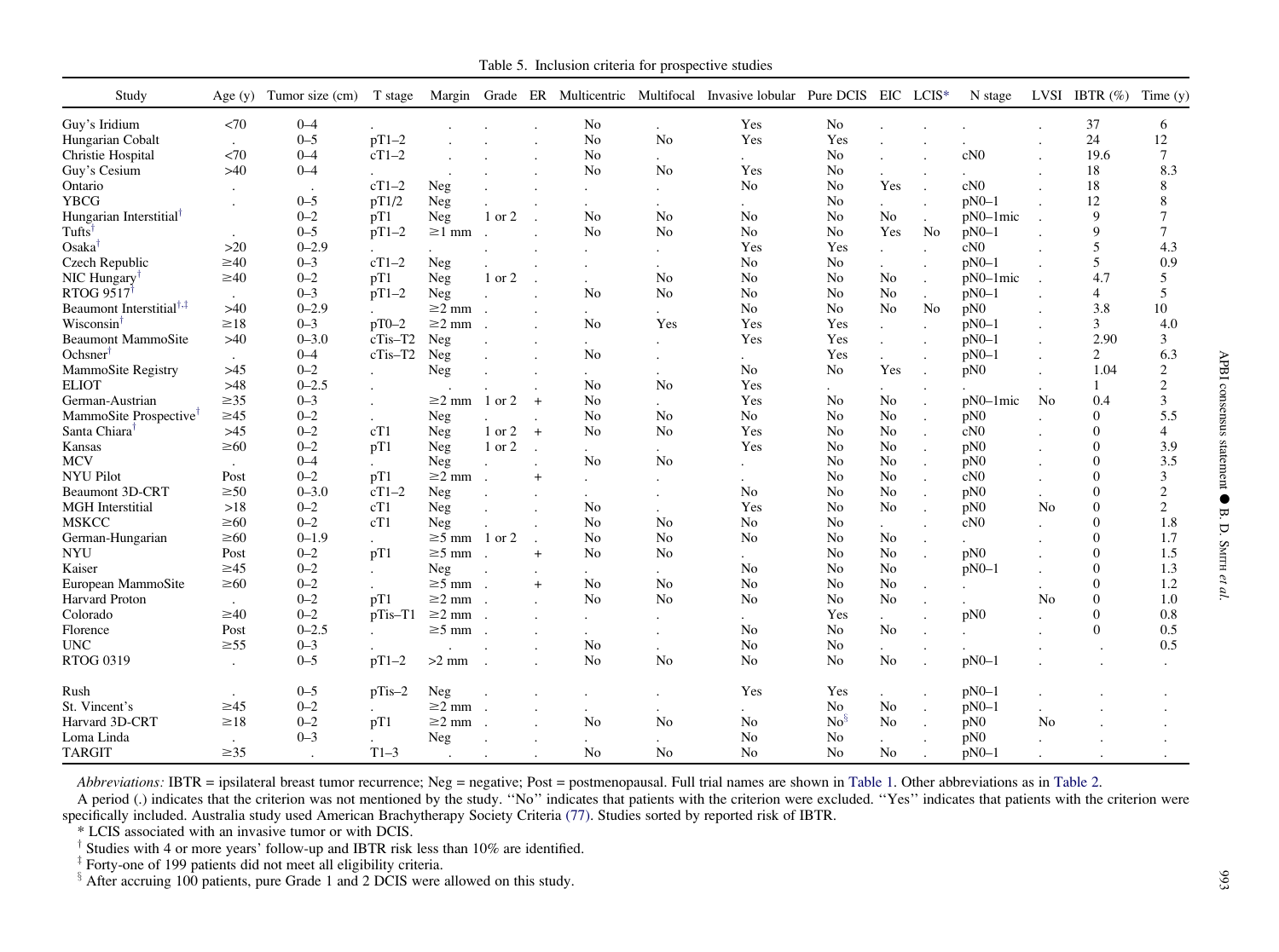pathologic evidence of nodal metastasis should not receive APBI outside of a clinical trial.

Regarding other treatment issues, there has been only limited study of APBI in patients receiving neoadjuvant or concurrent chemotherapy, and therefore such patients should not receive APBI outside of a clinical trial. Additionally, the groups proposed in [Tables 2, 3, and 4](#page-4-0) are not intended to apply to patients who receive intraoperative radiotherapy, for whom complete pathologic assessment cannot be performed before treatment. Determination of selection criteria for intraoperative radiotherapy is beyond the scope of this consensus statement.

### What constitutes proper informed consent for patients treated with APBI outside of a clinical trial?

Consensus statement. Patients who choose treatment with APBI should be informed that WBI is an established treatment with a much longer track record that has documented long-term effectiveness and safety. In contrast, APBI is a relatively new method with a limited track record, and thus its long-term effectiveness and safety are not fully known. Treatment with APBI may lead to an increase in the risk of IBTR, which may require mastectomy and possibly chemotherapy and could be associated with an increased risk for distant metastasis and death. Accelerated partial-breast irradiation could also lead to an increased risk of toxicity, including local fibrosis or poor cosmesis, but may also improve cosmetic outcomes by treating a smaller volume of breast tissue. Patients in the ''cautionary'' group should be further informed that relatively little is known regarding long-term outcomes of APBI for this patient group, and thus even greater uncertainty exists.

Narrative. Radiotherapy to the whole breast after breastconserving surgery has been the treatment of choice since breast-conserving surgery was initiated in the 1970s [\(82\).](#page-14-0) The Early Breast Cancer Trialists' Collaborative Group conducted a meta-analysis using 10 randomized clinical trials that included 7,311 patients, many of whom were followed for at least 15 years [\(1\)](#page-11-0). This landmark study demonstrated that after breast-conserving surgery, WBI lowered the relative risk of IBTR by 69% at 5 years and conferred a 16% relative reduction in the risk of death at 15 years compared with no radiotherapy [\(1\)](#page-11-0). Data from large NSABP trials have demonstrated that the absolute risk of IBTR after WBI is approximately 6–9% at 10 years [\(83, 84\).](#page-14-0) (Appropriate informed consent for WBI is beyond the scope of this consensus statement.)

Available Level I evidence concerning the efficacy of APBI is limited in quantity and quality. Randomized clinical trials that have compared APBI with conventional WBI are presented in [Table 6.](#page-8-0) The National Institute of Cancer, Hungary randomized clinical trial compared APBI with WBI in a cohort of 258 patients and reported similar 5-year rates of IBTR and overall survival in both arms [\(6\)](#page-12-0). In contrast, the Christie Hospital and YBCG randomized clinical trials demonstrated a higher risk of IBTR [\(4, 5\)](#page-12-0) and locoregional recurrence [\(10\)](#page-12-0) in patients treated with APBI. However, these two

trials included many patients who would not be considered ''suitable'' or even ''cautionary'' candidates in this consensus statement, and given the available technologies at the time of these studies, it is possible that there was greater uncertainty in identifying the tumor bed in radiation treatment planning. Therefore, the results of the Christie Hospital and YBCG studies may not be applicable to appropriately selected patients treated with the current APBI techniques. In addition, long-term toxicity data were not uniformly reported in these trials. Finally, a number of prospective single-arm clinical trials (see [Table 5](#page-6-0) and Table E1) have demonstrated a low risk of IBTR after 4 or more years of follow up. Although these prospective single-arm trials provide reassurance that patients treated with APBI may experience a low risk of IBTR, they do not prove an equivalence of APBI to WBI. As noted above, the large majority of patients entered into these single-arm trials had characteristics corresponding to the ''suitable'' candidates.

Regarding toxicity, the National Institute of Cancer, Hungary randomized trial did not show an increased risk of poor cosmetic outcome or fat necrosis in patients treated with APBI [\(7\),](#page-12-0) and most prospective single-arm APBI trials have reported good to excellent cosmetic results in 80–95% of patients. Nevertheless, in some prospective single-arm studies, the risks of fibrosis, fat necrosis, and telangiectasia due to APBI have been significant and seem to be higher than those seen using WBI [\(16, 39, 41, 42, 65, 68, 70\).](#page-12-0) For brachytherapy approaches, there may also be an increased risk of breast cellulitis or abscess, with the risk of infection ranging from 2% to 16% in reported studies [\(59, 69\).](#page-13-0) For external-beam–based approaches, there is preliminary concern that a minority of patients treated with APBI may be susceptible to severe soft-tissue fibrosis or pulmonary toxicity [\(85–](#page-14-0) [87\)](#page-14-0). However, preliminary data from the RTOG 0413/ NSABP B-39 randomized clinical trial including 3,311 patients with a mean follow-up of 19 months have not demonstrated an increased risk of severe toxicity in patients treated with external-beam–based approaches [\(88\)](#page-14-0). Given the current state of evidence, mature results of randomized clinical trials are needed to provide a comprehensive comparison of the toxicities of APBI and WBI.

The Task Force recommended that patients interested in APBI should be strongly encouraged to participate in available clinical trials. However, if clinical trials are not available, patients in the ''suitable'' or ''cautionary'' groups who elect treatment with APBI should be thoroughly counseled regarding the known effectiveness and safety of both WBI and APBI. Patients in the ''cautionary'' group should also be counseled regarding the specific limitations of the data and the greater uncertainty for this patient subgroup.

# Which diagnostic imaging tests are needed for patients treated with APBI?

Consensus statement. Patients treated with APBI should undergo standard imaging assessment, which typically includes diagnostic mammography and breast ultrasonography [\(89\)](#page-14-0). At present there are insufficient data to justify routine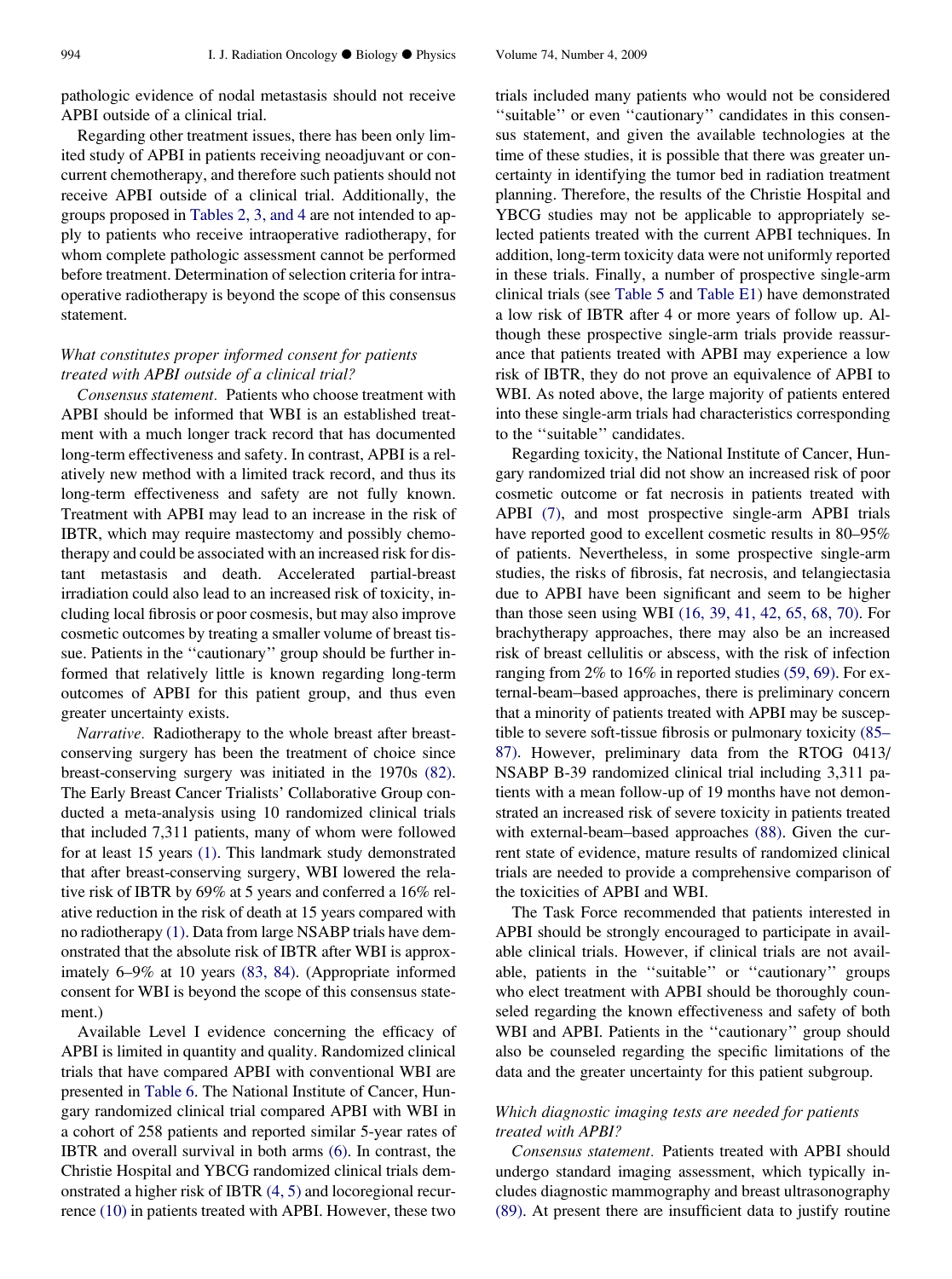<span id="page-8-0"></span>

| Trial                | $\boldsymbol{N}$ | Median<br>follow-up $(y)$ | Lumpectomy<br>cavity definition                                                                            | Arms                                                                                                                                                                                                                            | <b>IBTR</b>                                              | Tumor bed<br>failure                   | <b>LRF</b>                         | <b>CSS</b>                   | <b>OS</b>                    |
|----------------------|------------------|---------------------------|------------------------------------------------------------------------------------------------------------|---------------------------------------------------------------------------------------------------------------------------------------------------------------------------------------------------------------------------------|----------------------------------------------------------|----------------------------------------|------------------------------------|------------------------------|------------------------------|
| <b>TARGIT</b>        | 779              | 0.98                      | Intraoperative assessment                                                                                  | $(1)$ Whole-breast RT*<br>(2) APBI: IORT delivering 20 Gy to cavity<br>surface with 50-kV photons                                                                                                                               |                                                          |                                        |                                    |                              |                              |
| NIC,<br>Hungary      | 258              | 5.5                       | Surgical clips                                                                                             | $(1)$ Whole-breast RT: 50 Gy in 25 fractions<br>using either Cobalt-60 ( $n = 29$ )<br>or 6–9-MV photons $(n = 100)^{\dagger}$                                                                                                  | $3.4\%$ (4/130)                                          | $1.7\%$ (2/130)                        |                                    | 96%                          | 91.8%                        |
|                      |                  |                           |                                                                                                            | (2) APBI: HDR interstitial implant to 36.4 Gy in 7<br>fractions b.i.d. ( $n = 88$ ) or external-beam RT<br>with electrons to 50 Gy in 25 daily fractions<br>$(n = 40).$ <sup>‡</sup> PTV defined as lumpectomy cavity +<br>2 cm | $4.7\%$ (6/128)<br>At $5y$<br>$p = 0.50$                 | $1.6\%$ (2/128)<br>At $5y$<br>$p = NR$ | $\cdot$                            | 98.3%<br>At $5y$<br>$p = NR$ | 94.6%<br>At $5y$<br>$p = NR$ |
| <b>YBCG</b>          | 174              | 8                         | "A combination of<br>preoperative information<br>if available, scar position,<br>and patient recollection" | $(1)$ Whole-breast RT: 40 Gy in 15 fractions<br>followed by boost of 15 Gy in 5 fractions                                                                                                                                       | $4\%$ (4/90)                                             |                                        | $9\%$ (8/90)                       |                              | 73%                          |
|                      |                  |                           |                                                                                                            | $(2)$ APBI: 55 Gy in 20 fractions using<br>external-beam techniques. <sup>§</sup> PTV not defined                                                                                                                               | $12\%$ (10/84)                                           | $8\%$ (7/84)                           | 24% (20/84)                        | $\ddot{\phantom{a}}$         | 70%                          |
|                      |                  |                           |                                                                                                            |                                                                                                                                                                                                                                 | At $8y$<br>$p = 0.07$                                    | At $8y$<br>$p = NR$                    | At $8y$<br>$p = 0.05$ <sup>9</sup> |                              | At $8y$<br>$p = 0.75$        |
| Christie<br>Hospital | 708              | 5.4                       | Not specified                                                                                              | $(1)$ Whole-breast RT: 40 Gy in 15<br>fractions without a boost                                                                                                                                                                 | $11.0\%$ (24/355)                                        |                                        |                                    | $\bullet$                    | 71%                          |
|                      |                  |                           |                                                                                                            | $(2)$ APBI: 40-42.5 Gy in 8 fractions using<br>$8-14$ -MeV <sup>II</sup> electrons to an average field size<br>of $8 \times 6$ cm. PTV constituted the entire<br>quadrant of the index lesion                                   | $19.6\%$ (52/353)<br>At $7y$<br>$p < 0.001$ <sup>T</sup> |                                        |                                    | $\bullet$                    | 73%<br>At $7y$<br>$p = NR$   |

Table 6. Randomized trials comparing whole-beast irradiation with APBI

Abbreviations: LRF = local–regional failure; CSS = cause-specific survival; OS = overall survival; IORT = intraoperative radiotherapy; RT = radiotherapy; HDR = high-dose-rate; NR = not reported; PTV <sup>=</sup> planning target volume. Full trial names are shown in [Table](#page-2-0) 1. Other abbreviations as in [Tables](#page-4-0) 2 and 5.

A period (.) indicates that data were not available.

\* Details of whole-breast RT not specified.

<sup>†</sup> One patient received a 16-Gy electron boost, and 22 received a dose <50 Gy.<br><sup>‡</sup> Seven patients received a dose <50 Gy. Although patients treated with electrons received partial-breast irradiation, treatment was given accelerated.

External-beam techniques included tangents, appositional Cobalt-60 or Cesium-137 teletherapy, or en face electrons (energy not reported).<br>  $\parallel$  Electron energy was 10 MeV for most patients and 14 MeV for patients with "la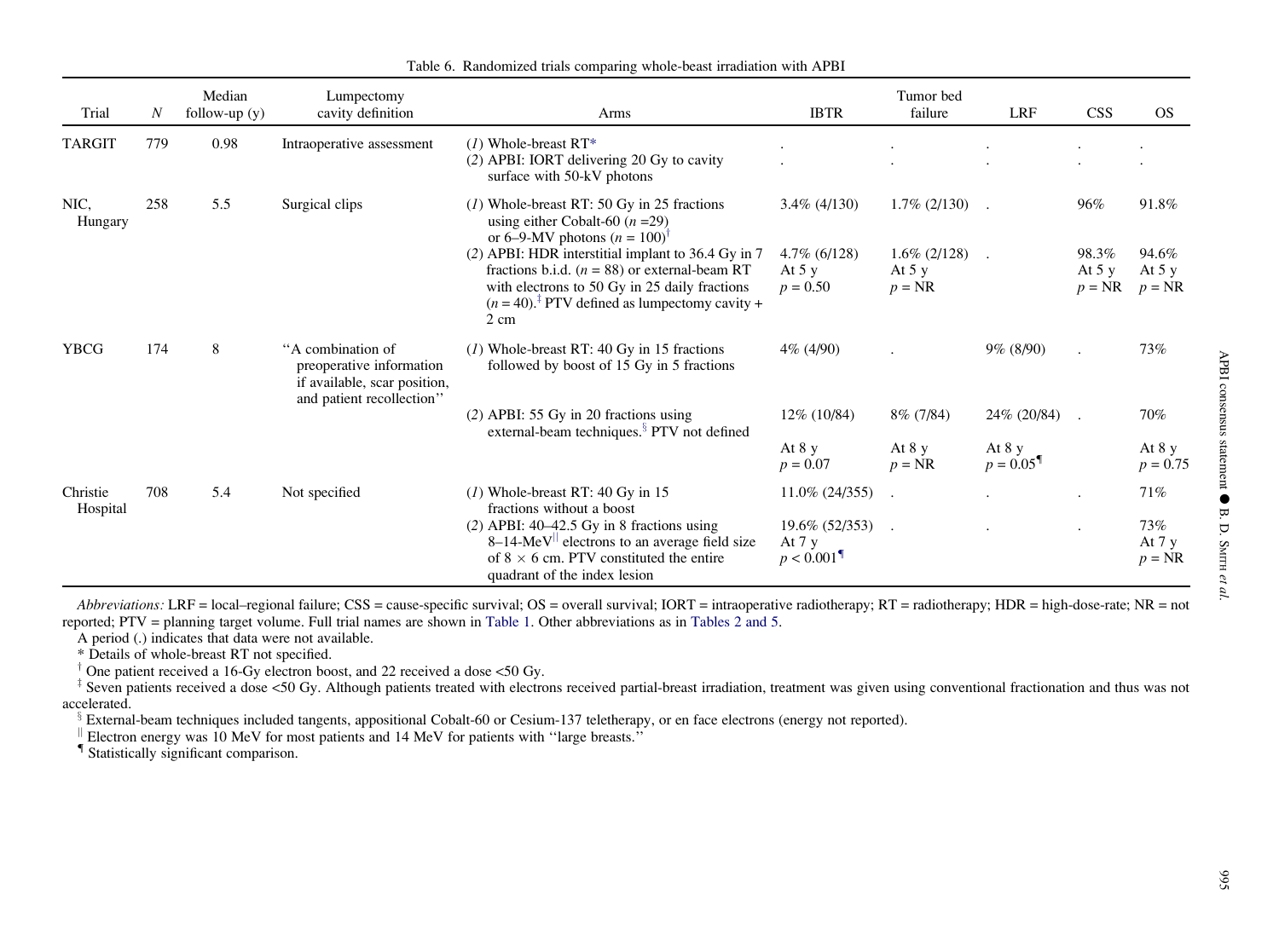Table 7. Comparison of clinical studies by APBI treatment technique

| Treatment<br>technique | Total<br>patients | Total follow-up<br>(patient-years) | Average<br>follow-up $(y)$ |
|------------------------|-------------------|------------------------------------|----------------------------|
| Interstitial           | 1,321             | 7,133                              | 5.4                        |
| MammoSite              | 1,787             | 4,110                              | 2.3                        |
| Intraoperative         | 681               | 1,430                              | 2.1                        |
| External beam          |                   |                                    |                            |
| 3D-CRT/IMRT            | 319               | 335                                | 1.0                        |
| Protons                | 40                | 20                                 | 0.5                        |

Abbreviations: 3D-CRT = three-dimensional conformal radiotherapy; IMRT = intensity-modulated radiotherapy. Other abbreviation as in [Table 2.](#page-4-0)

Data are derived from prospective single-arm studies as listed in Table E1, with the average follow-up reflecting the average of the reported median follow-up times weighted by sample size.

use of breast magnetic resonance imaging (MRI) in patients selected for APBI.

Narrative. To date, only one published study has assessed the potential utility of breast MRI in a cohort of patients who met at least some of our inclusion criteria for APBI. In this study involving 79 women, MRI identified occult foci of pathologically confirmed multicentric disease in 10% of patients and multifocal disease in an additional 28% of patients [\(90\)](#page-14-0). At present there are no data to suggest that incorporation of breast MRI for patients treated with APBI will result in a lower risk of IBTR. The Task Force agreed that there were insufficient data to justify recommendation of routine breast MRI for patients selected for APBI. Nevertheless, the Task Force acknowledged that future studies may demonstrate a benefit derived from breast MRI and that some patients and physicians may elect to pursue MRI despite the limited data currently available.

# For patients receiving APBI, how should multidisciplinary care be integrated with surgery and medical oncology?

Consensus statement. The decision regarding conventional WBI vs. APBI should be made only after the patient's consultation with a radiation oncologist and a complete pathologic evaluation of the lumpectomy specimen. For patients who will receive adjuvant chemotherapy, it is recommended that APBI be performed first and that there should be an interval of at least 2 to 3 weeks between completion of APBI and initiation of chemotherapy.

Narrative. To promote appropriate multidisciplinary cancer care, the Task Force strongly recommended that the decision to treat a patient with APBI should be made only after the patient's consultation with a radiation oncologist and review of the final pathology specimen. Committing a patient to APBI by, for example, placing a brachytherapy catheter in the breast at the time of breast-conserving surgery, precludes the fully informed consent that is needed when using APBI. Furthermore, multiple prior studies have demonstrated that placement of the brachytherapy catheter in the lumpectomy cavity at the time of breast-conserving surgery approximately doubles the risk of seroma formation [\(22,](#page-12-0) [47–50, 52\).](#page-12-0)

For patients who will be receiving adjuvant chemotherapy, a retrospective analysis from the MammoSite registry singlearm trial reported an association between initiation of adjuvant chemotherapy within 3 weeks of the last MammoSite treatment and an increased risk of both radiation recall skin reaction and suboptimal cosmesis [\(91\)](#page-14-0). Although this finding requires validation, the Task Force believed these data were sufficient to recommend a 2- to 3-week interval between completion of APBI and the initiation of systemic chemotherapy. There were no data regarding timing of adjuvant endocrine therapy with APBI and, as with conventional WBI, sequential or concurrent irradiation and endocrine therapy seem to be reasonable options.

#### According to published clinical and dosimetric data, how do the various techniques for APBI compare?

Consensus statement. Interstitial brachytherapy is the technique with the longest follow-up reported, whereas follow-up data for other APBI techniques remain limited. At present there are insufficient clinical and dosimetric data to determine the optimal technique for APBI delivery.

Narrative. As shown in Table 7, interstitial brachytherapy was identified as the APBI technique having the longest period of follow-up data (an average of 5.4 years). In contrast, average follow-up was 2.3 years for MammoSite, 2.1 years for intraoperative radiotherapy, and 1.0 years for three-dimensional conformal radiotherapy/intensity-modulated radiotherapy (3D-CRT/IMRT). Reported risks of IBTR by treatment technique are presented in Fig. E1. At present the Task Force believes that there are insufficient data to compare the different treatment techniques with respect to their effectiveness or toxicity.

Regarding technical and dosimetric issues, there are clear differences between the available modalities. Because of their noninvasive nature, external-beam–based approaches seem to minimize the risk of seroma formation and infection compared with brachytherapy approaches [\(12, 39, 57, 58,](#page-12-0) [64\)](#page-12-0). Three-dimensional conformal radiotherapy offers excellent target coverage and dose homogeneity, but at the potential expense of inferior conformality and increased doses to the uninvolved ipsilateral breast, heart, and lung [\(92–96\).](#page-14-0) Intensity-modulated radiotherapy and TomoTherapy (Tomo-Therapy Incorporated, Madison, WI) (TomoTherapy may be considered computed axial tomography [CT]-guided IMRT) improve upon 3D-CRT approaches by enhancing conformality, with a possible reduction in high doses of radiation delivered to the uninvolved ipsilateral breast, heart, and lung. However, IMRT and TomoTherapy may result in a modest decrease in planning target volume (PTV) coverage [\(92–95\)](#page-14-0), and the panel expressed concern that certain applications of these treatment approaches might also increase the volume of adjacent organs exposed to low doses of radiation, depending on the beam arrangement selected. Compared with photon therapy, proton therapy may decrease the dose to the uninvolved ipsilateral breast, heart, and lung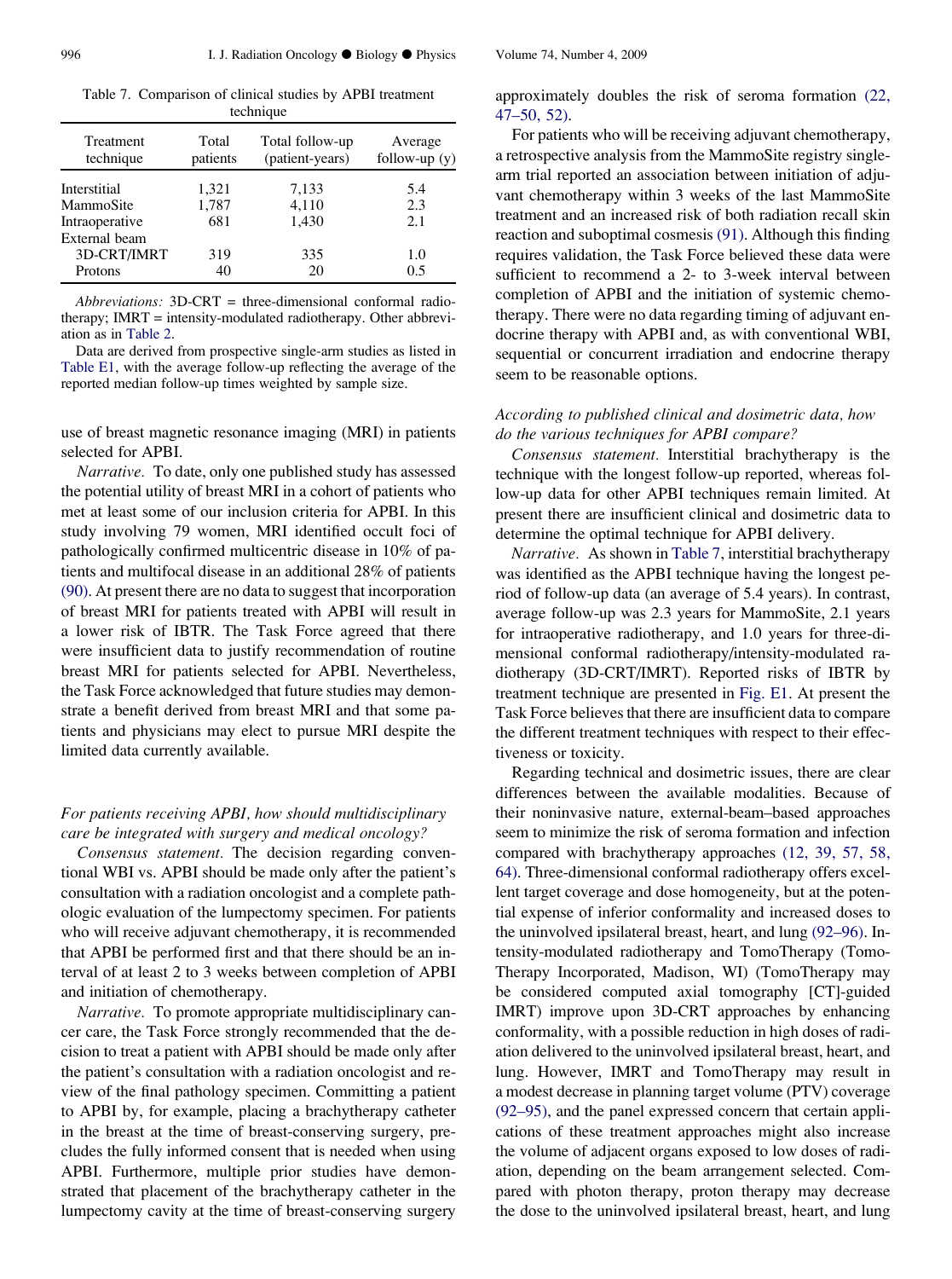but may result in a modest decrease in PTV coverage [\(46, 97\)](#page-13-0) and an increased risk of skin toxicity [\(39\).](#page-13-0)

Brachytherapy techniques may deliver lower doses of radiation to the uninvolved ipsilateral breast, heart, and lung than do external-beam radiation techniques [\(93, 95, 96\)](#page-14-0). The PTV used for brachytherapy planning is typically smaller than the PTV for external-beam techniques [\(96\)](#page-14-0) because brachytherapy does not require expansion of the clinical target volume (CTV) to account for setup error or tumor motion. As a result, the integral dose to the patient treated with brachytherapy is lower than the integral dose to the patient treated with external-beam irradiation. (Integral dose is defined as the integral of the dose delivered multiplied by the volume treated and may be thought of as the total energy deposited in the patient.) However, brachytherapy results in significant dose inhomogeneity, with maximal doses that can exceed the prescribed dose by more than 200% [\(98\).](#page-14-0) In addition, brachytherapy may result in PTV coverage inferior to that seen in external-beam irradiation [\(96\)](#page-14-0). Finally, the skin dose from brachytherapy can markedly exceed the skin dose with external-beam techniques, and thus great care is required to ensure adequate source-to-skin distance in patients treated with brachytherapy [\(60\).](#page-13-0) Because of this requirement, brachytherapy may not be a viable treatment option for patients with superficial tumors or small breasts.

Whereas the external-beam and brachytherapy approaches discussed above are all delivered in the postoperative setting, intraoperative radiotherapy represents a fundamentally different approach, whereby the complete course of radiotherapy is delivered as a single fraction at the time of definitive cancer surgery. Phase II investigations of this approach have yielded promising results [\(25–29, 56, 68, 75\)](#page-12-0), and randomized trials to evaluate intraoperative radiotherapy are currently ongoing in Europe [\(9\)](#page-12-0). Despite growing clinical data regarding intraoperative radiotherapy, the systematic literature review did not identify any studies that compared dosimetric parameters of intraoperative radiotherapy with other APBI techniques in patients with breast cancer.

The determination of when a new treatment technique can be introduced into ''off-protocol'' use was discussed but was believed to be outside the scope of this consensus panel. However, all agreed that physicians should recognize that the farther a new technique varies in its treatment approach and dosimetric profile from those techniques that have been evaluated through various forms of clinical trials, the more rigorously it should be tested before ''off-protocol'' use. Within this context, the Task Force agreed that proton therapy as a technique to deliver APBI requires additional study in clinical trials before ''off-protocol'' use because of limited clinical data published to date [\(39\)](#page-13-0) and the marked differences in dosimetry between protons and photons. In addition, the Task Force believed that a thorough recommendation regarding selection criteria, clinical indications, and technical specifications for intraoperative radiotherapy was beyond the scope of this document and recommended caution in the adoption of this technique until more data become available.

# What are the minimum requirements for APBI treatment planning and dosimetry?

Consensus statement. Treatment with APBI requires technical expertise encompassing the tools needed to evaluate and ensure the delivery of a safe and effective dose to a specific target. Use of any APBI technique requires the ability to  $(I)$  delineate a treatment target, (2) deliver the prescription dose to the target,  $(3)$  optimize dose homogeneity,  $(4)$  limit dose to nontarget tissue, and (5) use a quality assurance program to verify that the prescribed dose is delivered accurately.

Narrative. The Task Force elected not to address details of treatment planning specific to any particular technique for delivery of APBI, because technical aspects vary widely between the currently available APBI techniques, new techniques continue to emerge, and the present understanding of optimal treatment planning parameters continues to evolve as longer follow-up data become available. Nevertheless, the Task Force agreed that use of any APBI technique requires all five elements listed above.

Delineation of the treatment target requires the individual expertise of the treatment team for intraoperative techniques and a CT scan for postoperative techniques. For postoperative techniques, the CTV should be defined, at a minimum, by identifying the limits of the lumpectomy cavity and then expanding it to include at least 1 cm, but no more than 2 cm, of surrounding breast tissue. Furthermore, the PTV is an expansion of the CTV to account for breathing motion and setup error. As it relates to brachytherapy, the CTV equals PTV as a result of the fixed relationship between the interstitial or intracavitary brachytherapy devices and the CTV. Details of PTV expansion for external-beam treatment approaches will vary according to the specifics of the treatment technique and the influence of institutional experience. The Task Force emphasized the importance of including some PTV expansion for nonbrachytherapy APBI techniques and that conservative principles should be applied in off-protocol use until boundaries are better determined through reported treatment outcome studies.

The projected ability to deliver the prescription dose to the target with acceptable dose homogeneity depends on the specific technique used and the target size, shape, and location within the breast. A general baseline rule is that at least 90% of the target should be covered by at least 90% of the prescription dose [\(78\).](#page-14-0) However, until additional data are available, CT-based evaluation of target coverage is recommended, with the goal of maximal dosimetric target coverage while balancing dose homogeneity and nontarget tissue dose criteria. Prescription doses used in published studies are presented in [Table 6](#page-8-0) and Table E1. Until additional data become available, the doses recommended by the RTOG 0413/NSABP B-39 national Phase III trial represent a reasonable standard of care; for MammoSite and interstitial brachytherapy, this dose/fractionation is 34 Gy in 10 fractions delivered twice daily over 5–7 days with interfraction interval  $\geq 6$  h, and for 3D-CRT this dose/fractionation is 38.5 Gy in 10 fractions delivered twice daily over 5–7 days with interfraction interval  $\geq 6$  h [\(78\).](#page-14-0) Alternative fractionation schemes that deliver biologically equivalent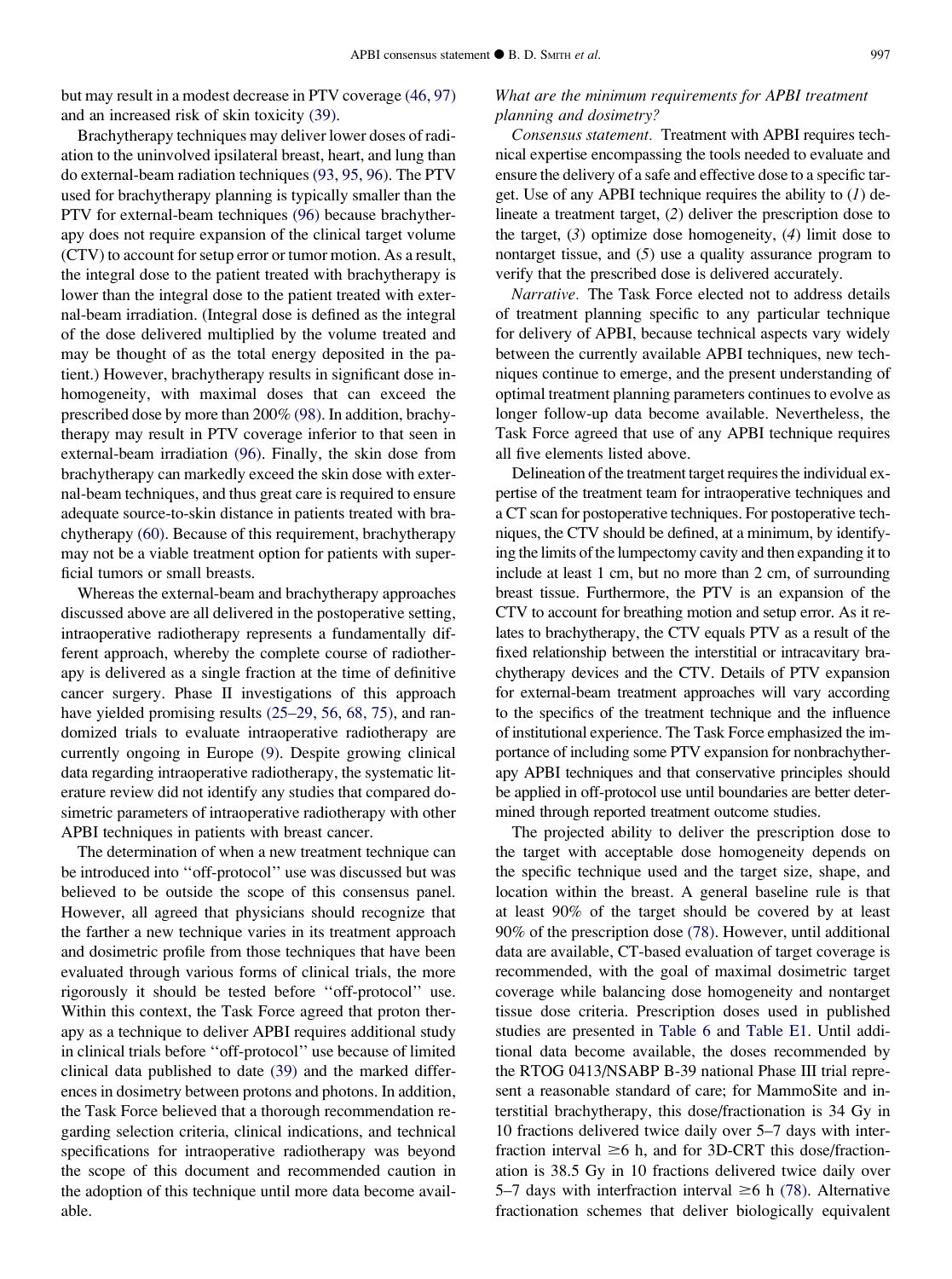<span id="page-11-0"></span>

| Treatment technique        | Determination factors                 | Dose constraints                                                                                                      |
|----------------------------|---------------------------------------|-----------------------------------------------------------------------------------------------------------------------|
| Interstitial brachytherapy | Dose homogeneity                      | DHI $\geq 0.75$                                                                                                       |
|                            |                                       | DHI = $(1 - V_{150\%}/V_{100\%})$<br>V <sub>150%</sub> $\leq$ 70 cm <sup>3</sup>                                      |
|                            |                                       |                                                                                                                       |
|                            | Skin                                  | $V_{200\%} \leq 20$ cm <sup>3</sup><br>Skin D <sub>max</sub> $\leq 100\%$                                             |
|                            |                                       |                                                                                                                       |
|                            | Ipsilateral breast*                   | $V_{\geq 50\%} \leq 60\%$                                                                                             |
| MammoSite                  | Target<br>Tissue-balloon conformance  | $\geq$ 90% of the prescription dose covers $\geq$ 90% of the PTV_EVAL<br>Volume of trapped air/PTV EVAL $<10\%$       |
|                            | <b>Balloon</b> symmetry               | Deviation of $\leq$ 2 mm from expected dimensions                                                                     |
|                            | Minimum balloon surface–skin distance | Ideal: $\geq 7$ mm                                                                                                    |
|                            |                                       | Acceptable: 5–7 mm if $D_{\text{max}}$ to skin $\leq$ 145%                                                            |
|                            | Ipsilateral breast*                   | $V_{150\%} \le 50$ cm <sup>3</sup>                                                                                    |
|                            |                                       | $V_{200\%} \le 10$ cm <sup>3</sup>                                                                                    |
|                            |                                       | $V_{\geq 50\%} \leq 60\%$                                                                                             |
|                            | Target                                | $\geq$ 90% of the prescription dose covers $\geq$ 90% of the PTV EVAL<br>(after accounting for volume of trapped air) |
| External beam              | Ipsilateral breast*                   | $V_{\geq 50\%} \leq 60\%$                                                                                             |
|                            |                                       | $V_{100\%} \leq 35\%$                                                                                                 |
|                            | Contralateral breast                  | $D_{\text{max}} \leq 3\%$                                                                                             |
|                            | Ipsilateral lung                      | $V_{30\%}$ <15%                                                                                                       |
|                            | Contralateral lung                    | $V_{5\%}$ <15%                                                                                                        |
|                            | Heart (right-sided tumors)            | $V_{5\%}$ <5%                                                                                                         |
|                            | Heart (left-sided tumors)             | $V_{5\%}$ <40%                                                                                                        |
|                            | Thyroid                               | $D_{max} \leq 3\%$                                                                                                    |
|                            | Target                                | $D_{\text{max}} \leq 120\%$                                                                                           |
|                            |                                       | $\geq$ 90% of the prescription dose covers $\geq$ 90% of the PTV_EVAL                                                 |

Table 8. NSABP B-39/RTOG 04-13 guidelines for target and normal tissue constraints

Abbreviations: DHI = Dose homogeneity index; PTV\_EVAL = planning target volume used to evaluate dose coverage.

Data from reference 78.

\* For purposes of this calculation, the ipsilateral breast volume includes the target volume and encompasses all tissue superficial to the chest wall–lung interface that falls within the borders of a conventional whole-breast radiotherapy treatment field.

doses may also be acceptable; however, the largest experiences published to date have used the RTOG 0413/NSABP B-39 twice-daily schedule.

When using APBI, limiting the dose delivered to nontarget tissue is critically important. Specific guidelines regarding maximum dose and volume limitations have been slow to emerge, because extended follow-up is necessary. However, the dose delivered to the skin, chest wall/rib, volume of normal breast tissue, and volume of adjacent critical organs should, at a minimum, be calculated, evaluated, and recorded before treatment delivery. Until additional outcome data are available, the Task Force recommended adherence to the dosimetric guidelines outlined in the RTOG 0413/NSABP B-39 national Phase III trial (Table 8).

All treatment techniques should have a clear quality assurance program established to ensure the plan of treatment is thoroughly evaluated before delivery and that the treatment is delivered accurately for every fraction of the treatment. This should include patient positioning setup and, if applicable, appropriate brachytherapy device assessment before each dose delivery.

#### **CONCLUSIONS**

Accelerated partial-breast irradiation is a new technology that provides faster, more convenient treatment after breastconserving surgery and that may ultimately demonstrate long-term effectiveness and safety comparable to that of WBI for selected patients with early breast cancer. It is important to recognize that APBI is unlikely to replace WBI for all or even most patients treated with breast-conserving surgery. It is hoped that the recommendations contained within this consensus statement will help to provide guidance regarding the use of APBI outside of a clinical trial and will serve as a framework to promote additional clinical investigations into the optimal role of APBI in the treatment of breast cancer. Because knowledge regarding APBI is rapidly evolving, this consensus statement will require frequent updates and modifications to account for ongoing research findings.

#### **REFERENCES**

- 1. Clarke M, Collins R, Darby S, et al. Effects of radiotherapy and of differences in the extent of surgery for early breast cancer on local recurrence and 15-year survival: An overview of the randomised trials. Lancet 2005;366:2087–2106.
- 2. Vinh-Hung V, Verschraegen C. Breast-conserving surgery with or without radiotherapy: Pooled-analysis for risks of ipsilateral breast tumor recurrence and mortality. J Natl Cancer Inst 2004; 96:115–121.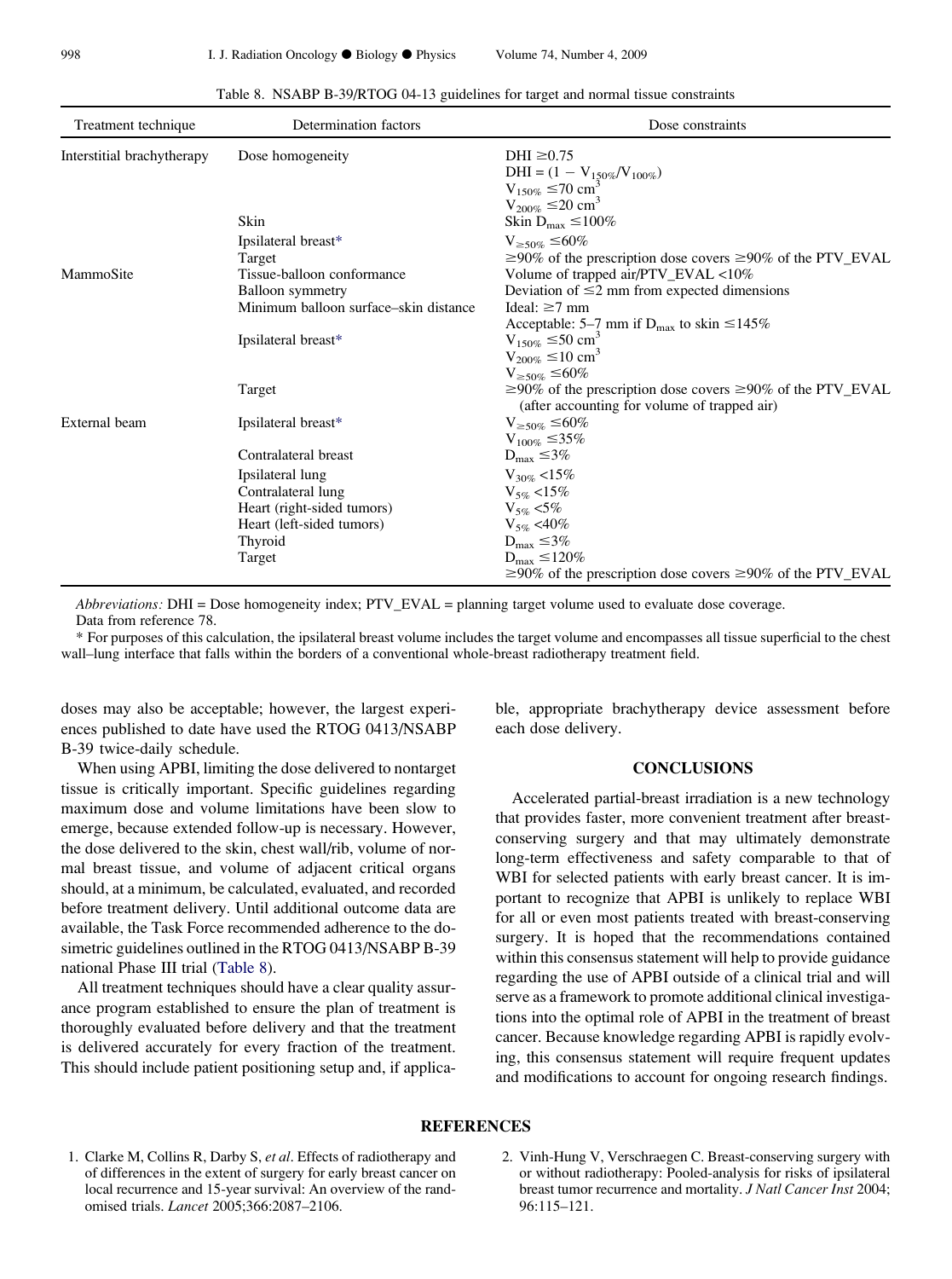- <span id="page-12-0"></span>3. Cytyc. MammoSite: Targeted radiation therapy. Available at: [www.mammosite.com/physicians.](http://www.mammosite.com/physicians) Accessed October 30, 2008.
- 4. Ribeiro GG, Magee B, Swindell R, et al. The Christie Hospital breast conservation trial: An update at 8 years from inception. Clin Oncol (R Coll Radiol) 1993;5:278–283.
- 5. Ribeiro GG, Dunn G, Swindell R, et al. Conservation of the breast using two different radiotherapy techniques: Interim report of a clinical trial. Clin Oncol (R Coll Radiol) 1990;2:27–34.
- 6. Polgar C, Fodor J, Major T, et al. Breast-conserving treatment with partial or whole breast irradiation for low-risk invasive breast carcinoma—5-year results of a randomized trial. Int J Radiat Oncol Biol Phys 2007;69:694–702.
- 7. Lovey K, Fodor J, Major T, et al. Fat necrosis after partial-breast irradiation with brachytherapy or electron irradiation versus standard whole-breast radiotherapy—4-year results of a randomized trial. Int J Radiat Oncol Biol Phys 2007;69:724–731.
- 8. Polgar C, Sulyok Z, Fodor J, et al. Sole brachytherapy of the tumor bed after conservative surgery for T1 breast cancer: Five-year results of a phase I-II study and initial findings of a randomized phase III trial. J Surg Oncol 2002;80:121–128; discussion 129.
- 9. Holmes DR, Baum M, Joseph D. The TARGIT trial: Targeted intraoperative radiation therapy versus conventional postoperative whole-breast radiotherapy after breast-conserving surgery for the management of early-stage invasive breast cancer (a trial update). Am J Surg 2007;194:507–510.
- 10. Dodwell DJ, Dyker K, Brown J, et al. A randomised study of whole-breast vs tumour-bed irradiation after local excision and axillary dissection for early breast cancer. Clin Oncol (R Coll Radiol) 2005;17:618–622.
- 11. Stevens MJ, Cooper SG, Cross P, et al. Accelerated partial breast irradiation using interstitial high dose rate iridium brachytherapy: Early Australian experience and review of the literature. Australas Radiol 2006;50:143–151.
- 12. Vicini FA, Chen P, Wallace M, et al. Interim cosmetic results and toxicity using 3D conformal external beam radiotherapy to deliver accelerated partial breast irradiation in patients with early-stage breast cancer treated with breast-conserving therapy. Int J Radiat Oncol Biol Phys 2007;69:1124–1130.
- 13. Vicini FA, Remouchamps V, Wallace M, et al. Ongoing clinical experience utilizing 3D conformal external beam radiotherapy to deliver partial-breast irradiation in patients with early-stage breast cancer treated with breast-conserving therapy. Int J Radiat Oncol Biol Phys 2003;57:1247–1253.
- 14. Baglan KL, Sharpe MB, Jaffray D, et al. Accelerated partial breast irradiation using 3D conformal radiation therapy (3D-CRT). Int J Radiat Oncol Biol Phys 2003;55:302–311.
- 15. Vicini FA, Antonucci JV, Wallace M, et al. Long-term efficacy and patterns of failure after accelerated partial breast irradiation: A molecular assay-based clonality evaluation. Int J Radiat Oncol Biol Phys 2007;68:341–346.
- 16. Chen PY, Vicini FA, Benitez P, et al. Long-term cosmetic results and toxicity after accelerated partial-breast irradiation: A method of radiation delivery by interstitial brachytherapy for the treatment of early-stage breast carcinoma. Cancer 2006; 106:991–999.
- 17. Benitez PR, Chen PY, Vicini FA, et al. Partial breast irradiation in breast conserving therapy by way of interstitial brachytherapy. Am J Surg 2004;188:355–364.
- 18. Vicini FA, Kestin L, Chen P, et al. Limited-field radiation therapy in the management of early-stage breast cancer. J Natl Cancer Inst 2003;95:1205–1210.
- 19. Baglan KL, Martinez AA, Frazier RC, et al. The use of high-doserate brachytherapy alone after lumpectomy in patients with earlystage breast cancer treated with breast-conserving therapy. Int J Radiat Oncol Biol Phys 2001;50:1003–1011.
- 20. Vicini F, Kini VR, Chen P, et al. Irradiation of the tumor bed alone after lumpectomy in selected patients with early-stage

breast cancer treated with breast conserving therapy. J Surg Oncol 1999;70:33–40.

- 21. Vicini FA, Chen PY, Fraile M, et al. Low-dose-rate brachytherapy as the sole radiation modality in the management of patients with early-stage breast cancer treated with breast-conserving therapy: Preliminary results of a pilot trial. Int J Radiat Oncol Biol Phys 1997;38:301–310.
- 22. Chao KK, Vicini FA, Wallace M, et al. Analysis of treatment efficacy, cosmesis, and toxicity using the MammoSite breast brachytherapy catheter to deliver accelerated partial-breast irradiation: The William Beaumont hospital experience. Int J Radiat Oncol Biol Phys 2007;69:32–40.
- 23. Leonard C, Carter D, Kercher J, et al. Prospective trial of accelerated partial breast intensity-modulated radiotherapy. Int J Radiat Oncol Biol Phys 2007;67:1291–1298.
- 24. Slampa P, Soumarova R, Ruzickova J, et al. Pilot study of sole conformal preoperative interstitial brachyradiotherapy of early stage breast carcinoma using high-dose rate afterloading. Neoplasma 2005;52:292–296.
- 25. Luini A, Orecchia R, Gatti G, et al. The pilot trial on intraoperative radiotherapy with electrons (ELIOT): Update on the results. Breast Cancer Res Treat 2005;93:55–59.
- 26. Veronesi U, Orecchia R, Luini A, et al. Full-dose intraoperative radiotherapy with electrons during breast-conserving surgery: Experience with 590 cases. Ann Surg 2005;242:101–106.
- 27. Intra M, Leonardi C, Luini A, et al. Full-dose intraoperative radiotherapy with electrons in breast surgery: Broadening the indications. Arch Surg 2005;140:936–939.
- 28. Veronesi U, Gatti G, Luini A, et al. Full-dose intraoperative radiotherapy with electrons during breast-conserving surgery. Arch Surg 2003;138:1253–1256.
- 29. Veronesi U, Orecchia R, Luini A, et al. A preliminary report of intraoperative radiotherapy (IORT) in limited-stage breast cancers that are conservatively treated. Eur J Cancer 2001;37: 2178–2183.
- 30. Niehoff P, Ballardini B, Polgar C, et al. Early European experience with the MammoSite radiation therapy system for partial breast brachytherapy following breast conservation operation in low-risk breast cancer. Breast 2006;15:319–325.
- 31. Livi L, Paiar F, Buonamici FB, et al. Accelerated intensitymodulated external radiotherapy as a new technical approach to treat the index quadrant after conserving surgery in early breast cancer: A preliminary study. Tumori 2005;91:227–232.
- 32. Ott OJ, Hildebrandt G, Potter R, et al. Accelerated partial breast irradiation with multi-catheter brachytherapy: Local control, side effects and cosmetic outcome for 274 patients. Results of the German-Austrian multi-centre trial. Radiother Oncol 2007;82:281–286.
- 33. Ott OJ, Potter R, Hammer J, et al. Accelerated partial breast irradiation with iridium-192 multicatheter PDR/HDR brachytherapy. Preliminary results of the German-Austrian multicenter trial. Strahlenther Onkol 2004;180:642–649.
- 34. Niehoff P, Polgar C, Ostertag H, et al. Clinical experience with the MammoSite radiation therapy system for brachytherapy of breast cancer: Results from an international phase II trial. Radiother Oncol 2006;79:316–320.
- 35. Fentiman IS, Deshmane V, Tong D, et al. Caesium(137) implant as sole radiation therapy for operable breast cancer: A phase II trial. Radiother Oncol 2004;71:281–285.
- 36. Fentiman IS, Poole C, Tong D, et al. Inadequacy of iridium implant as sole radiation treatment for operable breast cancer. Eur J Cancer 1996;32A:608–611.
- 37. Fentiman IS, Poole C, Tong D, et al. Iridium implant treatment without external radiotherapy for operable breast cancer: A pilot study. Eur J Cancer 1991;27:447–450.
- 38. Taghian AG, Kozak KR, Doppke KP, et al. Initial dosimetric experience using simple three-dimensional conformal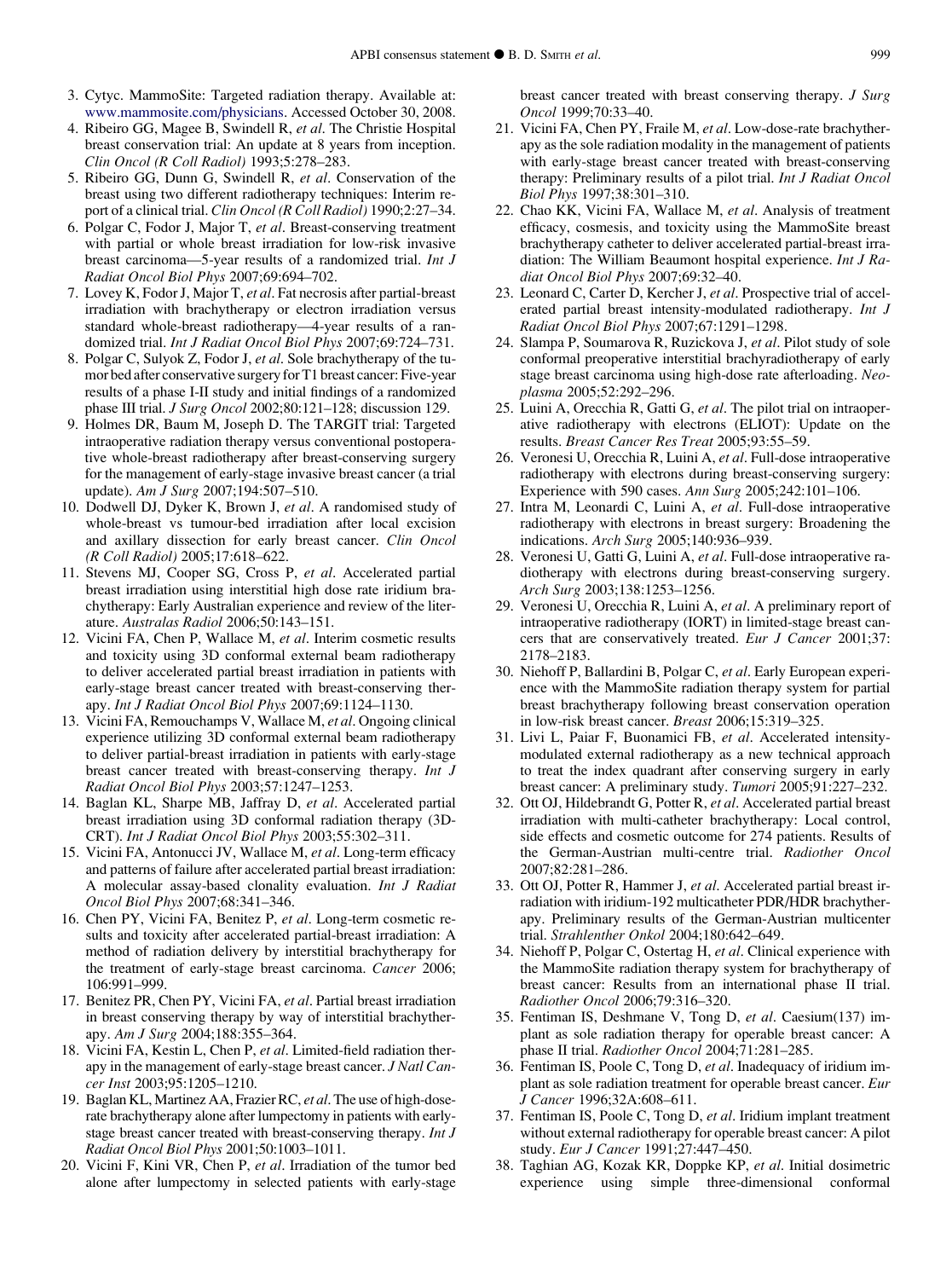<span id="page-13-0"></span>external-beam accelerated partial-breast irradiation. Int J Radiat Oncol Biol Phys 2006;64:1092–1099.

- 39. Kozak KR, Smith BL, Adams J, et al. Accelerated partial-breast irradiation using proton beams: Initial clinical experience. Int J Radiat Oncol Biol Phys 2006;66:691–698.
- 40. Taghian A, Kozak KR, Katz A, et al. Accelerated partial breast irradiation using proton beams: Initial dosimetric experience. Int J Radiat Oncol Biol Phys 2006;65:1404–1410.
- 41. Poti Z, Nemeskeri C, Fekeshazy A, et al. Partial breast irradiation with interstitial 60CO brachytherapy results in frequent grade 3 or 4 toxicity. Evidence based on a 12-year follow-up of 70 patients. Int J Radiat Oncol Biol Phys 2004;58: 1022–1033.
- 42. Polgar C, Major T, Fodor J, et al. High-dose-rate brachytherapy alone versus whole breast radiotherapy with or without tumor bed boost after breast-conserving surgery: Seven-year results of a comparative study. Int J Radiat Oncol Biol Phys 2004; 60:1173–1181.
- 43. Polgar C, Major T, Somogyi A, et al. Sole brachytherapy of the tumor bed after breast conserving surgery: A new radiotherapeutic strategy for patients at low risk of local relapse. Neoplasma 1999;46:182–189.
- 44. Tsai PI, Ryan M, Meek K, et al. Accelerated partial breast irradiation using the MammoSite device: Early technical experience and short-term clinical follow-up. Am Surg 2006;72: 929–934.
- 45. Krishnan L, Jewell WR, Tawfik OW, et al. Breast conservation therapy with tumor bed irradiation alone in a selected group of patients with stage I breast cancer. Breast J 2001;7:91–96.
- 46. Bush DA, Slater JD, Garberoglio C, et al. A technique of partial breast irradiation utilizing proton beam radiotherapy: Comparison with conformal x-ray therapy. Cancer J 2007; 13:114–118.
- 47. Benitez PR, Keisch ME, Vicini F, et al. Five-year results: The initial clinical trial of MammoSite balloon brachytherapy for partial breast irradiation in early-stage breast cancer. Am J Surg 2007;194:456–462.
- 48. Benitez PR, Streeter O, Vicini F, et al. Preliminary results and evaluation of MammoSite balloon brachytherapy for partial breast irradiation for pure ductal carcinoma in situ: A phase II clinical study. Am J Surg 2006;192:427–433.
- 49. Keisch M, Vicini F, Kuske RR, et al. Initial clinical experience with the MammoSite breast brachytherapy applicator in women with early-stage breast cancer treated with breast-conserving therapy. Int J Radiat Oncol Biol Phys 2003;55: 289–293.
- 50. Vicini F, Beitsch PD, Quiet CA, et al. Three-year analysis of treatment efficacy, cosmesis, and toxicity by the American Society of Breast Surgeons MammoSite Breast Brachytherapy Registry Trial in patients treated with accelerated partial breast irradiation (APBI). Cancer 2008;112:758–766.
- 51. Jeruss JS, Vicini FA, Beitsch PD, et al. Initial outcomes for patients treated on the American Society of Breast Surgeons MammoSite clinical trial for ductal carcinoma-in-situ of the breast. Ann Surg Oncol 2006;13:967–976.
- 52. Vicini FA, Beitsch PD, Quiet CA, et al. First analysis of patient demographics, technical reproducibility, cosmesis, and early toxicity: Results of the American Society of Breast Surgeons MammoSite breast brachytherapy trial. Cancer 2005;104: 1138–1148.
- 53. Wazer DE, Kaufman S, Cuttino L, et al. Accelerated partial breast irradiation: An analysis of variables associated with late toxicity and long-term cosmetic outcome after high-doserate interstitial brachytherapy. Int J Radiat Oncol Biol Phys 2006;64:489–495.
- 54. Arthur DW, Koo D, Zwicker RD, et al. Partial breast brachytherapy after lumpectomy: Low-dose-rate and high-dose-rate experience. Int J Radiat Oncol Biol Phys 2003;56:681–689.
- 55. Lawenda BD, Taghian AG, Kachnic LA, et al. Dose-volume analysis of radiotherapy for T1N0 invasive breast cancer treated by local excision and partial breast irradiation by low-dose-rate interstitial implant. *Int J Radiat Oncol Biol Phys* 2003;56: 671–680.
- 56. Beal K, McCormick B, Zelefsky MJ, et al. Single-fraction intraoperative radiotherapy for breast cancer: Early cosmetic results. Int J Radiat Oncol Biol Phys 2007;69:19–24.
- 57. Formenti SC, Truong MT, Goldberg JD, et al. Prone accelerated partial breast irradiation after breast-conserving surgery: Preliminary clinical results and dose-volume histogram analysis. Int J Radiat Oncol Biol Phys 2004;60:493–504.
- 58. Formenti SC, Rosenstein B, Skinner KA, et al. T1 stage breast cancer: Adjuvant hypofractionated conformal radiation therapy to tumor bed in selected postmenopausal breast cancer patients—pilot feasibility study. Radiology 2002;222: 171–178.
- 59. King TA, Bolton JS, Kuske RR, et al. Long-term results of wide-field brachytherapy as the sole method of radiation therapy after segmental mastectomy for T(is,1,2) breast cancer. Am J Surg 2000;180:299–304.
- 60. Perera F, Chisela F, Stitt L, et al. TLD skin dose measurements and acute and late effects after lumpectomy and high-dose-rate brachytherapy only for early breast cancer. Int J Radiat Oncol Biol Phys 2005;62:1283–1290.
- 61. Perera F, Yu E, Engel J, et al. Patterns of breast recurrence in a pilot study of brachytherapy confined to the lumpectomy site for early breast cancer with six years' minimum followup. Int J Radiat Oncol Biol Phys 2003;57:1239–1246.
- 62. Perera F, Engel J, Holliday R, et al. Local resection and brachytherapy confined to the lumpectomy site for early breast cancer: A pilot study. J Surg Oncol 1997;65:263–267. discussion 267–268.
- 63. Nose T, Komoike Y, Yoshida K, et al. A pilot study of wider use of accelerated partial breast irradiation: Intraoperative margindirected re-excision combined with sole high-dose-rate interstitial brachytherapy. Breast Cancer 2006;13:289–299.
- 64. Vicini F, Winter K, Straube W, et al. A phase I/II trial to evaluate three-dimensional conformal radiation therapy confined to the region of the lumpectomy cavity for Stage I/II breast carcinoma: Initial report of feasibility and reproducibility of Radiation Therapy Oncology Group (RTOG) Study 0319. Int J Radiat Oncol Biol Phys 2005;63:1531–1537.
- 65. Kuske RR, Winter K, Arthur DW, et al. Phase II trial of brachytherapy alone after lumpectomy for select breast cancer: Toxicity analysis of RTOG 95-17. Int J Radiat Oncol Biol Phys 2006; 65:45–51.
- 66. Arthur DW, Winter K, Kuske RR, et al. A Phase II trial of brachytherapy alone after lumpectomy for select breast cancer: Tumor control and survival outcomes of RTOG 95-17. Int J Radiat Oncol Biol Phys 2008;72:467–473.
- 67. Dowlatshahi K, Snider HC, Gittleman MA, et al. Early experience with balloon brachytherapy for breast cancer. Arch Surg 2004;139:603–607; discussion 607–608.
- 68. Mussari S, Sabino Della Sala W, Busana L, et al. Full-dose intraoperative radiotherapy with electrons in breast cancer. First report on late toxicity and cosmetic results from a single-institution experience. Strahlenther Onkol 2006;182:589–595.
- 69. Richards GM, Berson AM, Rescigno J, et al. Acute toxicity of high-dose-rate intracavitary brachytherapy with the Mammo-Site applicator in patients with early-stage breast cancer. Ann Surg Oncol 2004;11:739–746.
- 70. Kaufman SA, DiPetrillo TA, Price LL, et al. Long-term outcome and toxicity in a Phase I/II trial using high-dose-rate multicatheter interstitial brachytherapy for T1/T2 breast cancer. Brachytherapy 2007;6:286–292.
- 71. Evans SB, Kaufman SA, Price LL, et al. Persistent seroma after intraoperative placement of MammoSite for accelerated partial